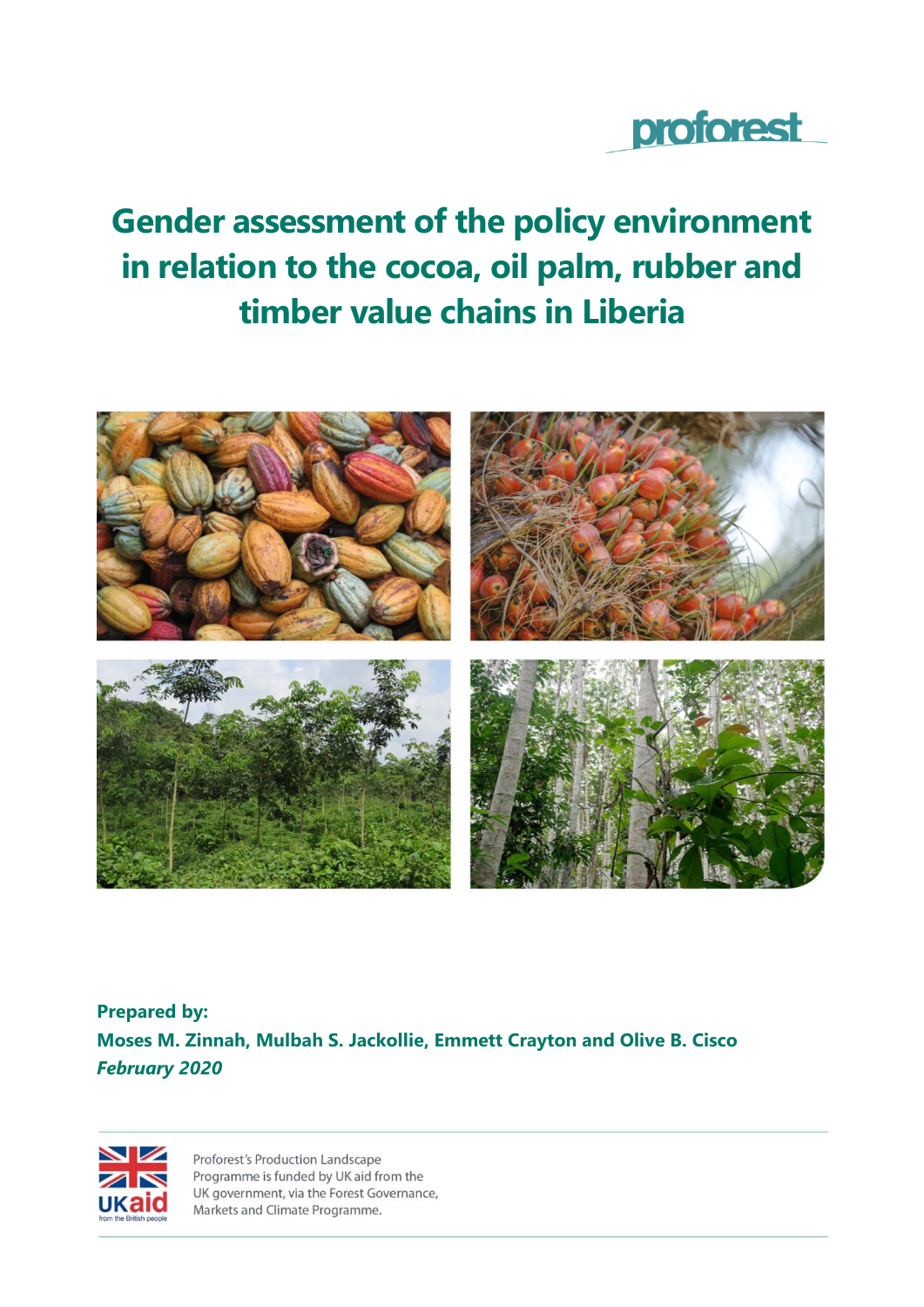# **Table of Contents**

|         | 4. Existing Policies, Laws, Strategies and Sensitivity to Gender Equality in Cocoa, Oil Palm, Rubber, |  |  |  |
|---------|-------------------------------------------------------------------------------------------------------|--|--|--|
|         |                                                                                                       |  |  |  |
| 4.1.    |                                                                                                       |  |  |  |
| 4.1.1.  |                                                                                                       |  |  |  |
| 4.2.    |                                                                                                       |  |  |  |
| 4.2.1.  |                                                                                                       |  |  |  |
| 4.3.    |                                                                                                       |  |  |  |
| 4.3.1.  |                                                                                                       |  |  |  |
| 4.4.    |                                                                                                       |  |  |  |
| 4.4.1.  |                                                                                                       |  |  |  |
| 4.5.    |                                                                                                       |  |  |  |
| 4.5.1.  |                                                                                                       |  |  |  |
| 4.6.    |                                                                                                       |  |  |  |
| 4.6.1.  |                                                                                                       |  |  |  |
| 4.7.    |                                                                                                       |  |  |  |
| 4.7.1.  |                                                                                                       |  |  |  |
| 4.8.    |                                                                                                       |  |  |  |
| 4.8.1.  |                                                                                                       |  |  |  |
| 4.9.    |                                                                                                       |  |  |  |
| 4.9.1.  |                                                                                                       |  |  |  |
| 4.10.   |                                                                                                       |  |  |  |
| 4.10.1. |                                                                                                       |  |  |  |
|         | 5. Summary of the views of Selected Gender Informants on Women's Rights and Gender Policies           |  |  |  |
|         |                                                                                                       |  |  |  |
|         |                                                                                                       |  |  |  |
|         |                                                                                                       |  |  |  |
|         |                                                                                                       |  |  |  |
|         | Annex 2. List of Participants of the Validation Workshop of the Gender Policy Report  22              |  |  |  |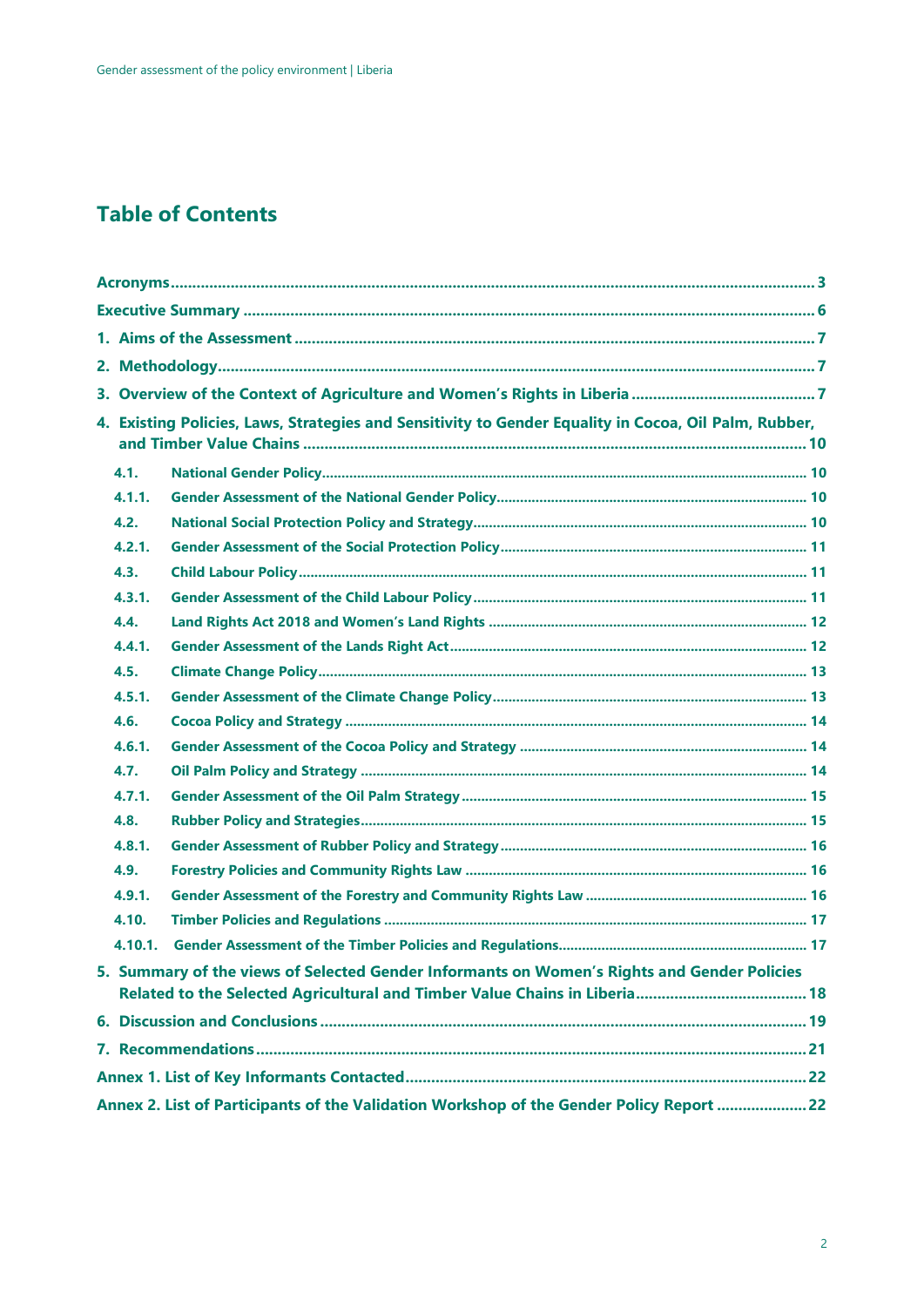# <span id="page-2-0"></span>**Acronyms**

| <b>ACRWC</b>  | African Charter on the Rights and Welfare of the Child  |
|---------------|---------------------------------------------------------|
| AfT           | Agenda for Transformation                               |
| <b>AIDS</b>   | Acquired Immune Deficiency Syndrome                     |
| <b>ANL</b>    | Alien and Nationality Law                               |
| <b>CAAS</b>   | Comprehensive Assessment of the Agriculture System      |
| <b>CDA</b>    | Cooperative Development Agency                          |
| <b>CFR</b>    | Council on Foreign Relations                            |
| <b>CITES</b>  | Convention on International Trade in Endangered Species |
| <b>ccGAP</b>  | Climate Change Gender Action Plan                       |
| CoC           | Chain of Custody                                        |
| <b>CRC</b>    | Cavalla Rubber Corporation                              |
| <b>CRL</b>    | Community Rights Law                                    |
| <b>CWC</b>    | Child Welfare Committee                                 |
| <b>DEL</b>    | Decedent Estate Law                                     |
| <b>DRL</b>    | Domestic Relation Law                                   |
| <b>ECOWAS</b> | Economic Community of West African States               |
| <b>EPA</b>    | <b>Environmental Protection Agency</b>                  |
| <b>ERCM</b>   | Equal Right of Customary Marriage                       |
| EU            | European Union                                          |
| <b>FBO</b>    | Farmers Based Organisation                              |
| <b>FCI</b>    | Foundation for Community Initiatives                    |
| <b>FDA</b>    | <b>Forestry Development Agency</b>                      |
| <b>FFS</b>    | Farmer Field School                                     |
| <b>FMC</b>    | Forest Management Contract                              |
| <b>GCF</b>    | Green Climate Fund                                      |
| GoL           | Government of Liberia                                   |
| <b>HIV</b>    | Human Immunodeficiency Virus                            |
| ICBT          | Informal Cross-Border Trade                             |
| <b>LAC</b>    | Liberia Agricultural Company                            |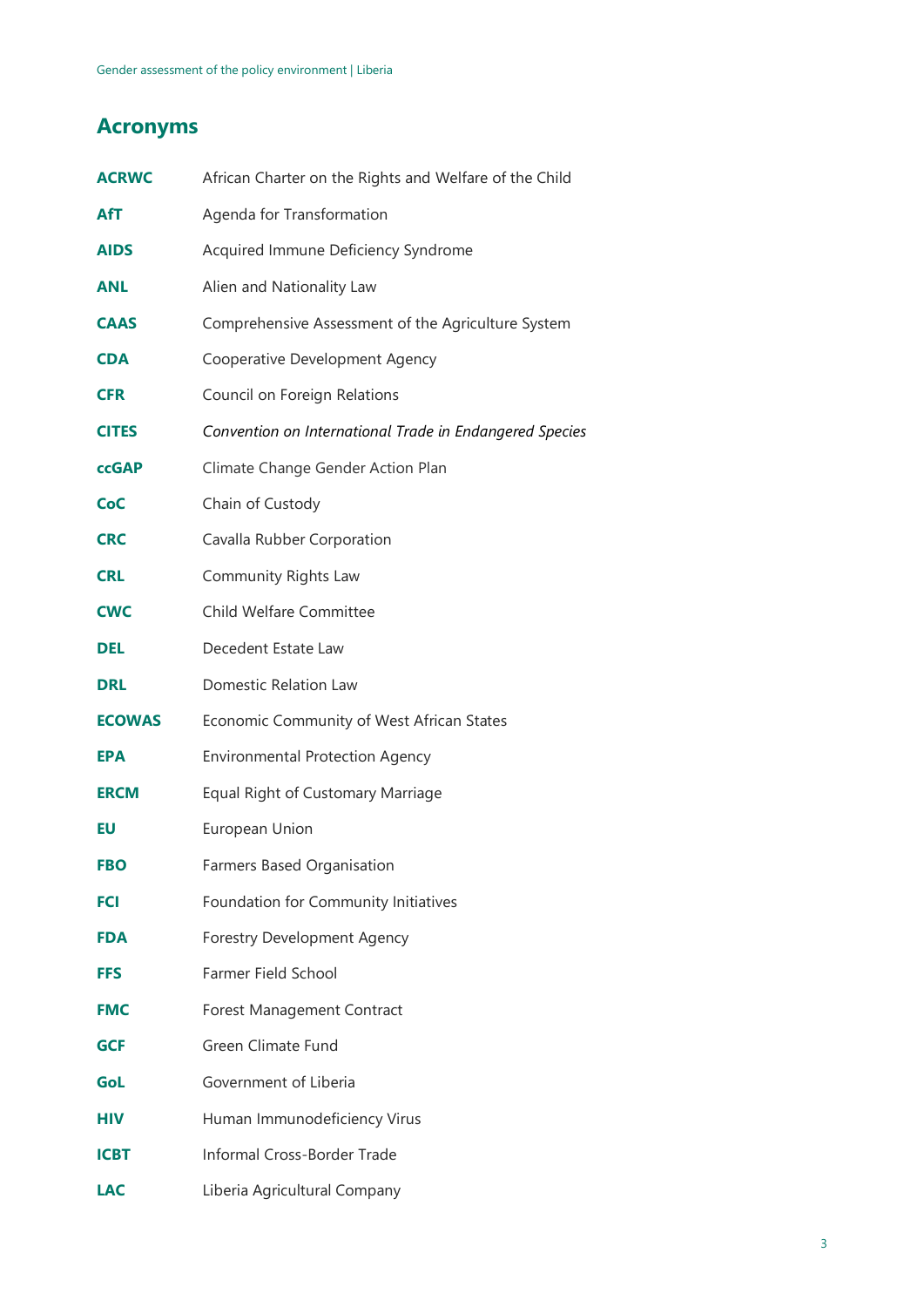#### Gender assessment of the policy environment | Liberia

| <b>LACRA</b>  | Liberia Agricultural Commodities Regulatory Authority             |
|---------------|-------------------------------------------------------------------|
| <b>LASIP</b>  | Liberia Agriculture Sector Investment Program                     |
| LEITH         | Liberian Extractive Industry Transparency Initiative              |
| <b>LLA</b>    | Liberia Land Authority                                            |
| <b>LPMC</b>   | Liberia Produce Marketing Cooperation                             |
| <b>MoA</b>    | Ministry of Agriculture                                           |
| <b>MARCO</b>  | Morris American Rubber Corporation                                |
| <b>MoGCSP</b> | Ministry of Gender, Children and Social Protection                |
| <b>MRU</b>    | Mano River Union                                                  |
| <b>NAP</b>    | National Action Plan                                              |
| <b>NAP</b>    | National Adaptation Plan                                          |
| <b>NDC</b>    | National Determined Contribution                                  |
| <b>NFRL</b>   | National Forestry Reform Law                                      |
| <b>NGO</b>    | Non-Governmental Organisation                                     |
| <b>NGP</b>    | National Gender Policy                                            |
| <b>NHSWPP</b> | National Health and Social Welfare Policy and Plan                |
| <b>PAPD</b>   | Pro-Poor Agenda for Development and Prosperity                    |
| <b>PHL</b>    | Public Health Law                                                 |
| <b>PoA</b>    | Plan of Action                                                    |
| <b>RSPO</b>   | Roundtable For Sustainable Palm Oil                               |
| <b>RSS</b>    | <b>Ribbed Smoked Sheet</b>                                        |
| <b>SDG</b>    | Sustainable Development Goal                                      |
| <b>SDI</b>    | Sustainable Development Institute                                 |
| <b>SRC</b>    | Salala Rubber Corporation                                         |
| <b>SSG</b>    | Société Générale de Surveillance                                  |
| <b>STAR-P</b> | Smallholder Agriculture Transformation and Revitalisation Project |
| <b>TSC</b>    | <b>Timber Sale Contract</b>                                       |
| <b>UDAID</b>  | United States Agency for International Development                |
| <b>UNCRC</b>  | United Nation Convention on the Rights of the Child               |
| <b>UNDP</b>   | United Nations Development Program                                |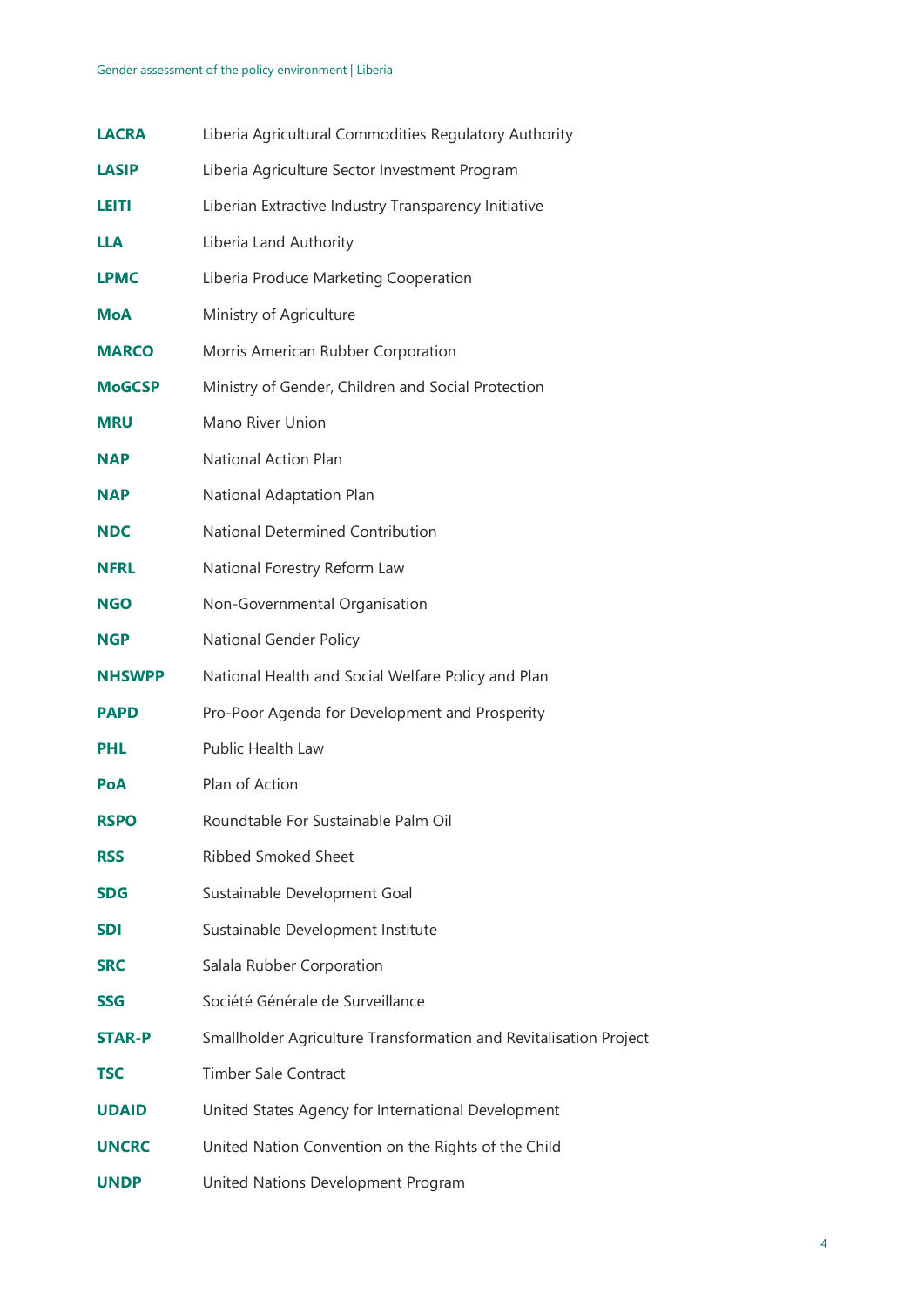- **UNECA** United Nation Economic Commission for Africa
- **UNSCR** United Nation Security Council Resolution
- **VPA** Voluntary Partnership Agreement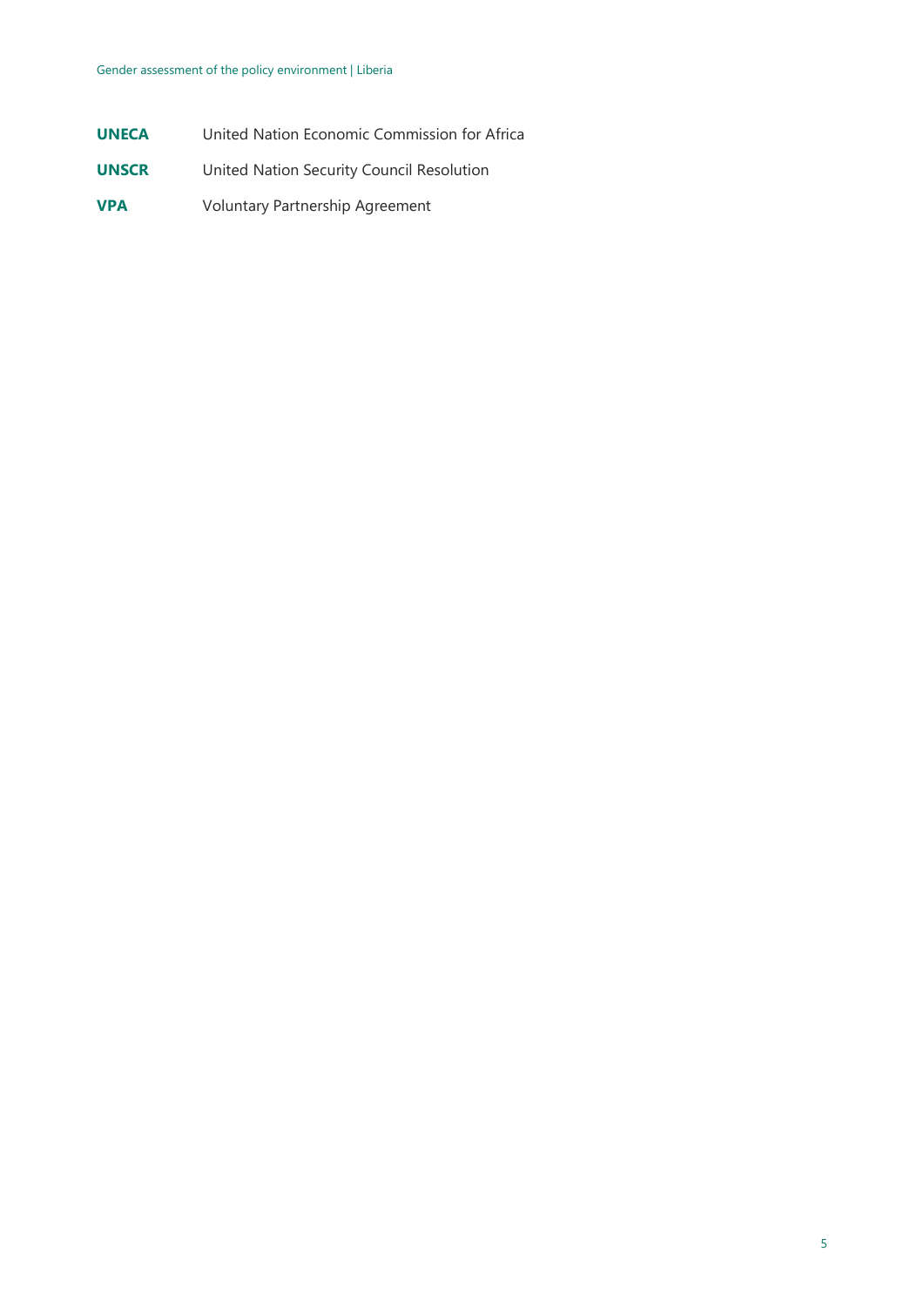## <span id="page-5-0"></span>**Executive Summary**

The agriculture sector, including community value chains such as cocoa, oil palm, rubber and the forestry sector (especially timber value chain), contribute significantly to economic growth and development in Liberia. These sectors will face many challenges in the coming years as the land suitable for cultivation continues to decline, due to the large areas of land which have been appropriated by concessions, deforestation, land conflicts, and climate change, amongst others. The ability to cope with these challenges in the midst of rapidly rising demands for cocoa, oil palm, rubber and timber products by consumers will require the inclusion of everyone – men, women and youth - along the value chains in order to avoid destruction of forests. According to the International Finance Corporation (IFC) (2019)<sub>1</sub>, one of the main solutions to coping with these challenges in a sustainable manner is to improve women's access to assets, including land, to enable them to fully participate in all aspects of agriculture and forestry value chains. Women should also have equal access to and control of land and other related natural resources.

This report presents a gender assessment of the policy environment in relation to the cocoa, oil palm, rubber and timber value chains in Liberia, with particular focus on how women's rights, roles, opportunities and responsibilities are treated equally to men along those value chains. Cocoa, oil palm, rubber and timber are very important to the country in terms of employment and revenue generation. They also take up huge forest areas and threaten deforestation and livelihoods of local communities. Approximately 465,000 ha of land in Liberia have been granted to concessions for oil palm plantation, with an estimated 35,000 ha of oil palm worked by smallholders; and approximately 178,200 ha are allocated to natural rubber.

The assessment revealed that Liberia has made significant progress in enacting many policies and strategies, including the National Gender Policy, that are attempting to address gender inequality issues, especially women's rights and inclusion in all sectors of the economy, including the cocoa, oil palm, rubber and timber value chains. Ways to progress gender equality and women's empowerment are addressed in most of the policies and strategies.

However, the many policies, regulations and strategies that have been developed are not properly synchronised and consolidated. Thus, implementation remains a challenge across government ministries and agencies, the private sector, and civil society organisations, and the objectives of mainstreaming and promoting gender equality and women's rights in these value chains are not being achieved.

It was also observed that most of the policies, regulations and strategies were developed without a thorough gender assessment or mapping and analysis of each of the major value chains – cocoa, oil palm, rubber and timber - with specific reference to the productive roles that men and women play along these value chains. Therefore, the roles that women play along these strategic value chains are not clearly understood and appreciated, especially the need to create a level playing field for women's access to the resources and services they need to become more efficient and competitive.

The assessment showed that different gender equality issues, especially women and youth activities, are often grouped together and considered as cross-cutting issues in national policies and strategies [e.g. Agenda for Transformation (AfT), Pro-Poor Agenda for Prosperity and Development (PAPD), and Liberia Agriculture Sector Investment Program (LASIP)]. Grouping women and youth activities together under cross-cutting issues leads to women's issues being glossed over in major programmes and being underfunded.

<sup>1</sup> IFC (2019). Case Study: Strengthening Women Farmers in Dcm Shriram's Sugarcane Value Chain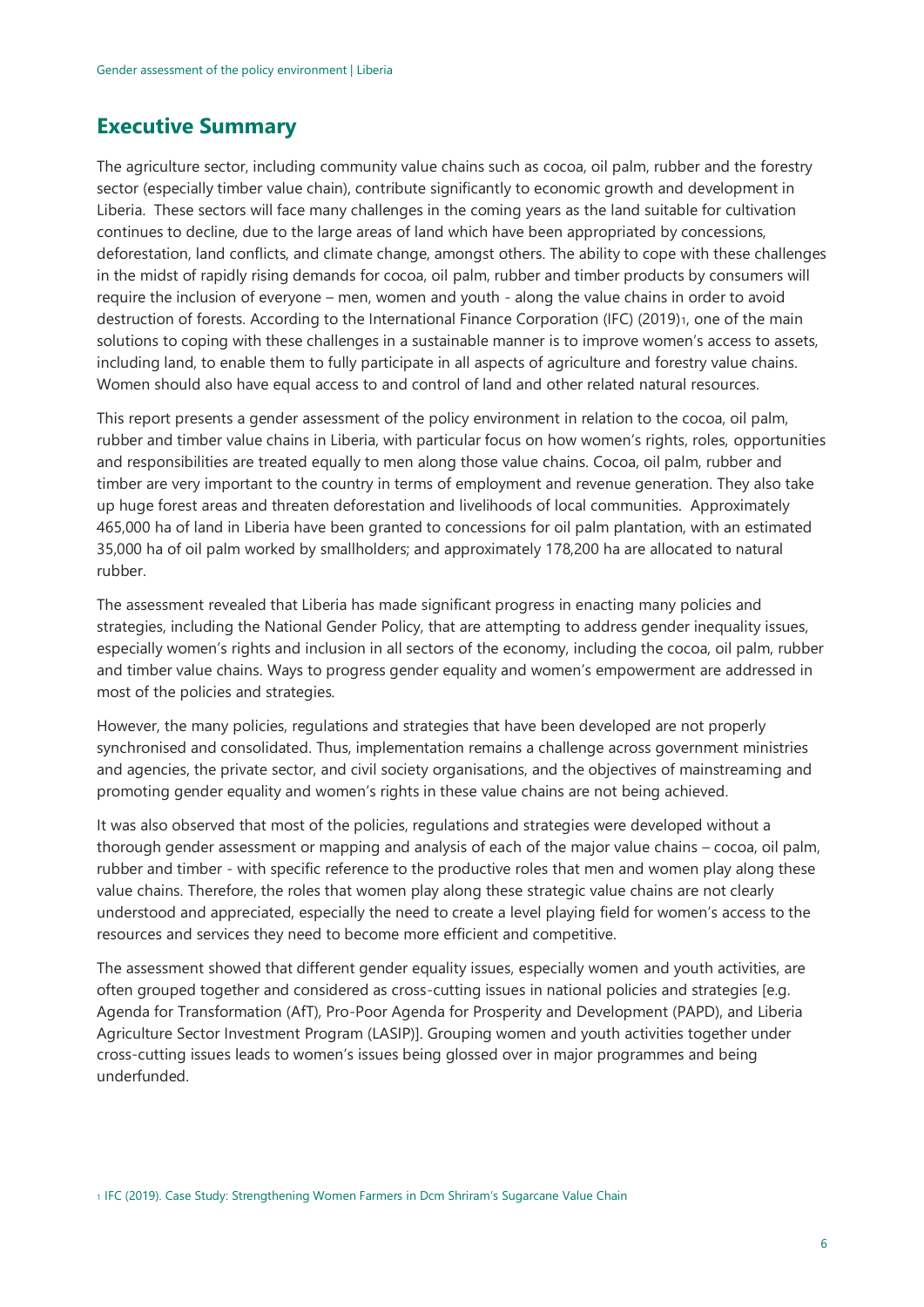## <span id="page-6-0"></span>**1. Aims of the Assessment**

This assessment is aimed at understanding the gender-responsiveness of the various policies and initiatives related to sustainable production of cocoa, oil palm, rubber and timber and their supply chains in Liberia. It is intended to provide insights regarding the policies of cocoa, oil palm, rubber and timber supply chains and how these policies promote gender inclusion and equality, and reveal gaps that exist in making the policies gender sensitive. It provides recommendations to promote gender equality along these important agricultural and forestry supply chains. In addition, the assessment provides better insights on how existing policies and laws could be used by government and private sector actors to support the advancement of gender equality within cocoa, oil palm, rubber and timber production areas.

# <span id="page-6-1"></span>**2. Methodology**

This assignment applied a qualitative approach – desk review - to assess the policy environment in relation to the cocoa, oil palm, rubber and timber supply chains in Liberia. The desk study reviewed existing policies, strategies and reports and some lessons learned in addressing gender equality issues. Several Key Informants with expertise and experience regarding gender, land and agricultural value chains in Liberia were selected and interviewed to include their perspectives on the gender-sensitivity of the policies related to the selected agricultural value chains and timber. The names of the key informants consulted are listed in Annex 1.

A stakeholders' validation workshop was also held to present and discuss the draft Gender Assessment Report. A total of 23 knowledgeable individuals drawn from government ministries and agencies, nongovernmental organisations, civil society organisations, bilateral organisations and the private sector participated in the validation workshop. Annex 2 contains the list of participants.

# <span id="page-6-2"></span>**3. Overview of the Context of Agriculture and Women's Rights in Liberia**

Agriculture is the primary livelihood for about 70% of Liberia's 5.07 million population of which 2.55 million (50.3%) are male and 2.5 million (49.7%) are femalez. The sector provides sustenance for many households engaged in staple food production (rice and cassava) and cash crops such as rubber, oil palm and cocoa mainly for foreign exchange. Agricultural productivity is low and lacks basic facilities such as irrigation, machines, farming equipment/tools, farm-to-market roads, fertilisers and pesticides, and food storage capacity. These factors underpin Liberia's importation of more than 80% of its staple (rice) thus, making the country more vulnerable to global food price volatility<sub>3</sub>. There are huge market opportunities and potential for agribusiness investments which focus on developing the value chains of the available food crops such as rice, cassava, vegetables, fruits, poultry and fish. In terms of the fisheries sub-sector, Liberia has an Atlantic coastline spanning about 580 kilometers endowed with abundant marine fish stocks and other marine species including crab, lobster, shrimp, tuna, and barracuda. There are also huge opportunities for aquaculture for inland fisheries for growing tilapia and catfish for both domestic and international markets.

Liberia has the largest existing Upper Guinea forest of West Africa. Liberia's forest represents about 42 percent of the Upper Guinea forest area, which is an important hotspot of global biodiversity4. According

<sup>2</sup> https//countrymetersw.info

<sup>3</sup> https://www.export.gov/article?id=Liberia-Agricultural-Sectors

<sup>4</sup> USAID (Nov. 2010). Landlinks: Liberia.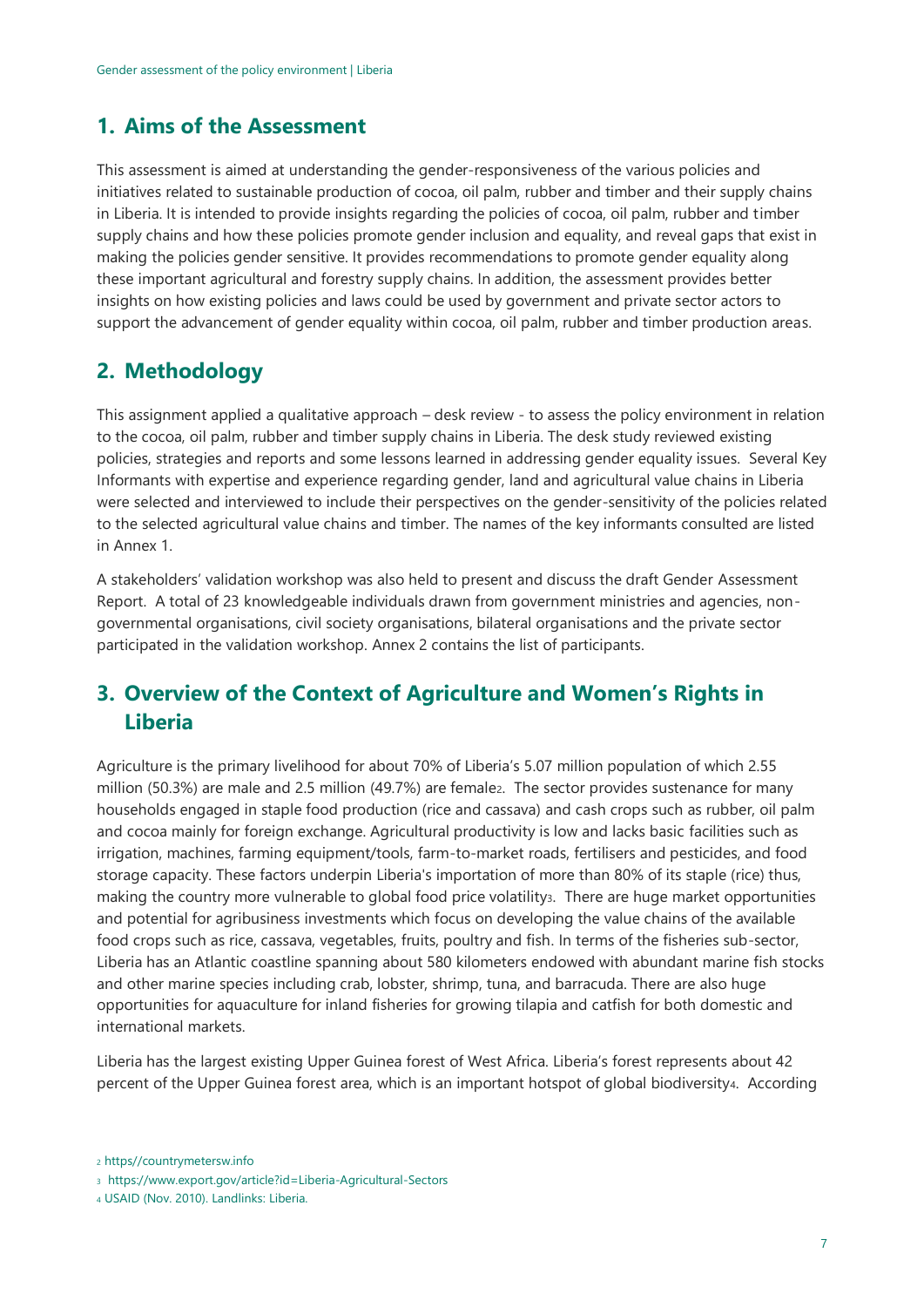to a 2018 World Bank reports, out of the total forest area of approximately 6.6 million hectares (with canopy cover over 30%), almost 28% is designated for commercial timber production (under Forest Management Contracts [FMCs] and Timber Sale Contracts [TSCs]), 18% is under existing and proposed Protected Areas (PAs), 5% is under palm oil concessions, and 1% is under rubber plantation. The nondesignated category is about 45% of the forest area which is used in a variety of ways by communities, smallholder cultivators, and transitory populations. Most Liberian households, both in urban and rural areas, depend on the forest for different uses, including firewood and charcoal for cooking, hunting, and timber for building and furniture. Therefore, forests play an important role as a safety net for vulnerable and marginalised people, especially women. The current expanding and unsustainable production of agricultural and forestry products, especially cocoa, oil palm, rubber and timber lead to deforestation that affect the population in the affected communities. This requires responsive policies to protect and support women's role in sustainable production of various agricultural and forest products supply chains.

Relative to the major agricultural value chains in Liberia, natural rubber is one of the dominant generators of state revenues, accounting for 17.5% of the total export receipts in 2017. An estimated 30,000 people are employed by commercial rubber farms and up to 60,000 smallholder households are involved in growing rubber trees6,7. It is estimated that about 55% of rubber is produced by smallholder farmers (15.2% of whom are female-headed), while the remaining 45% is produced by concessions and used to supply Technically Specified Rubber (TSR) for production of tyres. Rubber has huge unexploited market for various rubber products including rubber wood, Ribbed Smoked Sheets (RSS), crepe, chairs, pipes, bushels, gloves and other household appliances. Liberia has a favourable climate and fertile soil for cocoa production and there is increased investment in the rehabilitation of cooperative and smallholder farms in the country. Hundreds of small and medium scale farms around the country are involved in the cultivation of cocoa, mostly in Lofa, Bong, Nimba and Grand Gedeh Counties. Although cocoa production is on a small scale, it is expected to increase as farmers continue to reclaim and rehabilitate their farms. As with the agriculture sector in general, smallholder cocoa farmers and local cooperatives are challenged by the lack of improved planting materials, inadequate farm-to-market roads, lack of familiarity with measurement and quality standards, lack of storage facilities, and limited access to updated price and market information8. Oil palm has traditionally been produced for the domestic market and home consumption. There has been considerable interest from both smallholders and large investors in expanding oil palm production and exports. However, land tenure/right has been a major challenge to current and potential investors in the sector as local communities whose livelihoods depend on land raise their voices regarding land grabbing by the concessionaires.

For smallholders in all the major agricultural value chains and timber described above, the primary challenge is the lack of proper understanding and appreciation for women's rights and gender equality issues along each of these value chains; women and men have different roles and responsibilities in the different stages of the value chains. The division of labour implies that there is specific knowledge along these value chains that is held by women and by men based on their existing roles. In Liberia's subsistence staple food production, women plant the rice after men have cleared the land, which is more labour intensive. Thereafter, women harvest and manage the rice by processing, preparing food for the household and marketing. According to the Liberia PROSPER Gender Assessment10, women also invest a

<sup>5</sup> World Bank (2018). Report No: 126565 Liberia: Country Forest Note.

<sup>6</sup> https://www.export.gov/article?id=Liberia-Agricultural-Sectors

<sup>7</sup> Disaggregated data in terms of the sex breakdown of these estimates were not available. However gender division of labour in cash crops is in Liberia is 61% for men and 39% for women (see footnote #13).

<sup>8</sup> Ibid

<sup>9</sup> Ibid

<sup>10</sup> USAID/Development & Training Services, Inc. (DTS) (2012). Liberia people, rules, and organizations supporting the protection of ecosystem resources (PROSPER) gender assessment.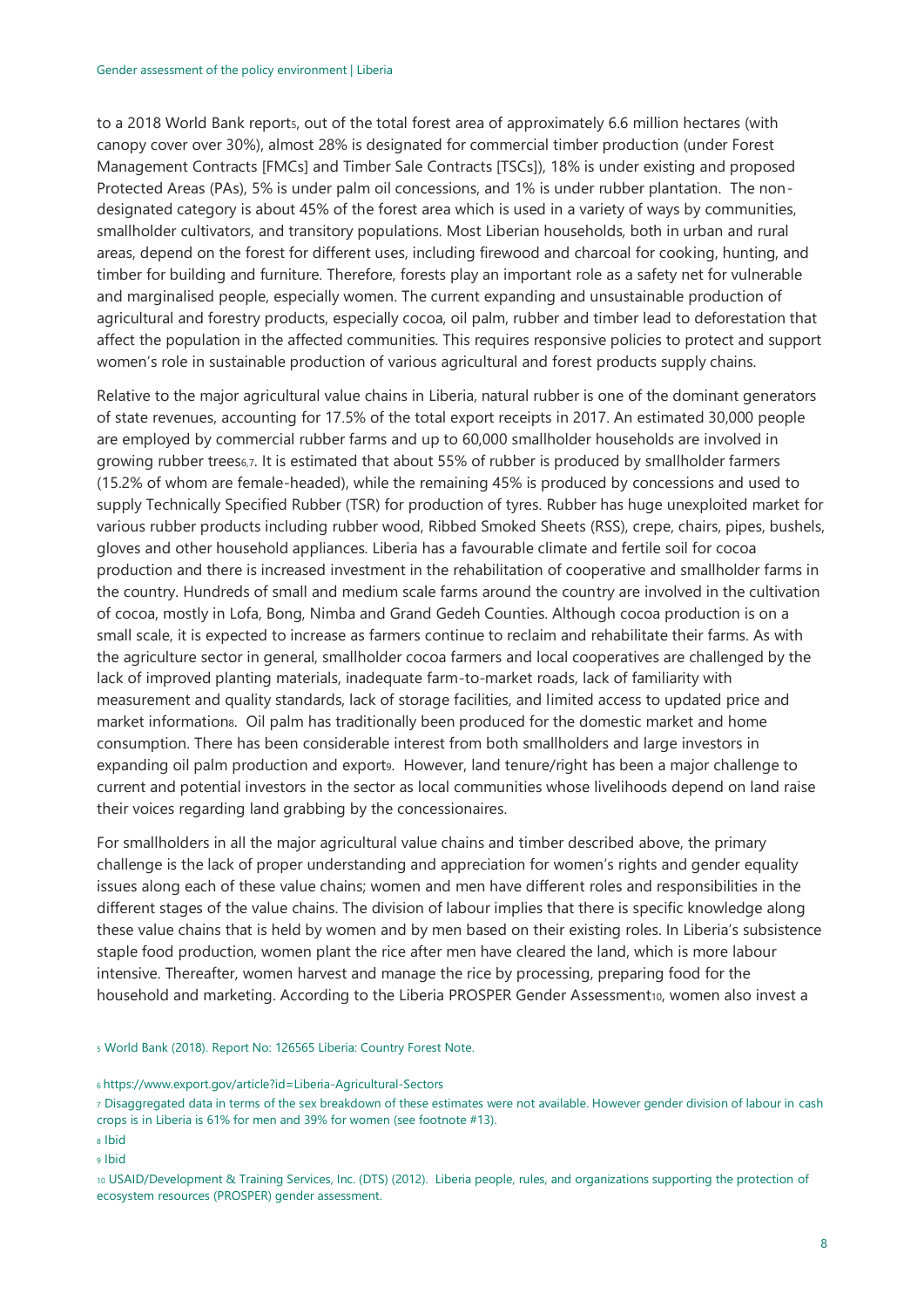greater share of their time, knowledge and money in their children and are believed to better manage the household resources than their male counterparts. In addition, women are burdened with domestic activities such as laundry and caring for the children, which reduces the time they have available for productive work and they are disadvantaged in accessing agricultural inputs and gaining access to land and its resources. Therefore, women's rights and gender equality issues require the enactment and implementation of gender-sensitive policies and strategies that promote gender inclusion and equality for long-term sustainable management of these important agricultural and forestry value chains.

Gender issues in Liberia, especially the rights of women, are deeply rooted in existing long-standing power imbalances in traditional practices, inadequacies in statutory laws, and a failure by society to enforce policies and laws that are meant to protect women (Kaba, 2013)11. Traditionally, women and girls are restricted to domestic roles such as housekeeping, cooking and caring for children and elders while men, on the other hand, are assigned the roles of economic power, providing for and leading their families. These traditional biases and practices tend to influence how gender policies and strategies are designed and implemented across almost all sectors of the country thus depriving women of development opportunities and empowerment. Women play significant roles and responsibilities along the various agricultural value chains, including planting, harvesting, processing and marketing which need to be addressed to ensure sustainable production and productivity. According to the FAO 2010-2011 State of the Food Report<sub>12</sub>, and the 2007 Gender Assessment Report by the World Bank in collaboration with the Ministry of Gender and Development13, there is a large body of empirical evidence from many different countries that show that female farmers have less access to land, fewer inputs and essential services to carry out their productive function, so they produce less. Women also lack access to training and to larger credit lines which limits the ability of women to graduate to the formal sector in urban areas. Women also are severely disadvantaged in their access to formal labour markets by their lag in educational attainment. Despite their important economic role, women have limited access to the inputs and services essential to carry out their productive functions; this situation hinders their productivity and ability to contribute to the economy. This lack of access is notable in agricultural production, where most rural women are employed and limits their economic opportunities in rural areas.

<sup>11</sup> http://www.focusonland.com/for-comment/protecting-womens-rights-in-liberia-/

<sup>12</sup> http://www.fao.org/3/i2050e/i2050e01.pdf

<sup>13</sup> World Bank's Gender and Development Group (PRMGE) in collaboration with the Ministry of Gender and Development of Liberia (2007). Liberia Gender-Aware Programs and Women's Roles in Agricultural Value Chains: A Policy Memorandum.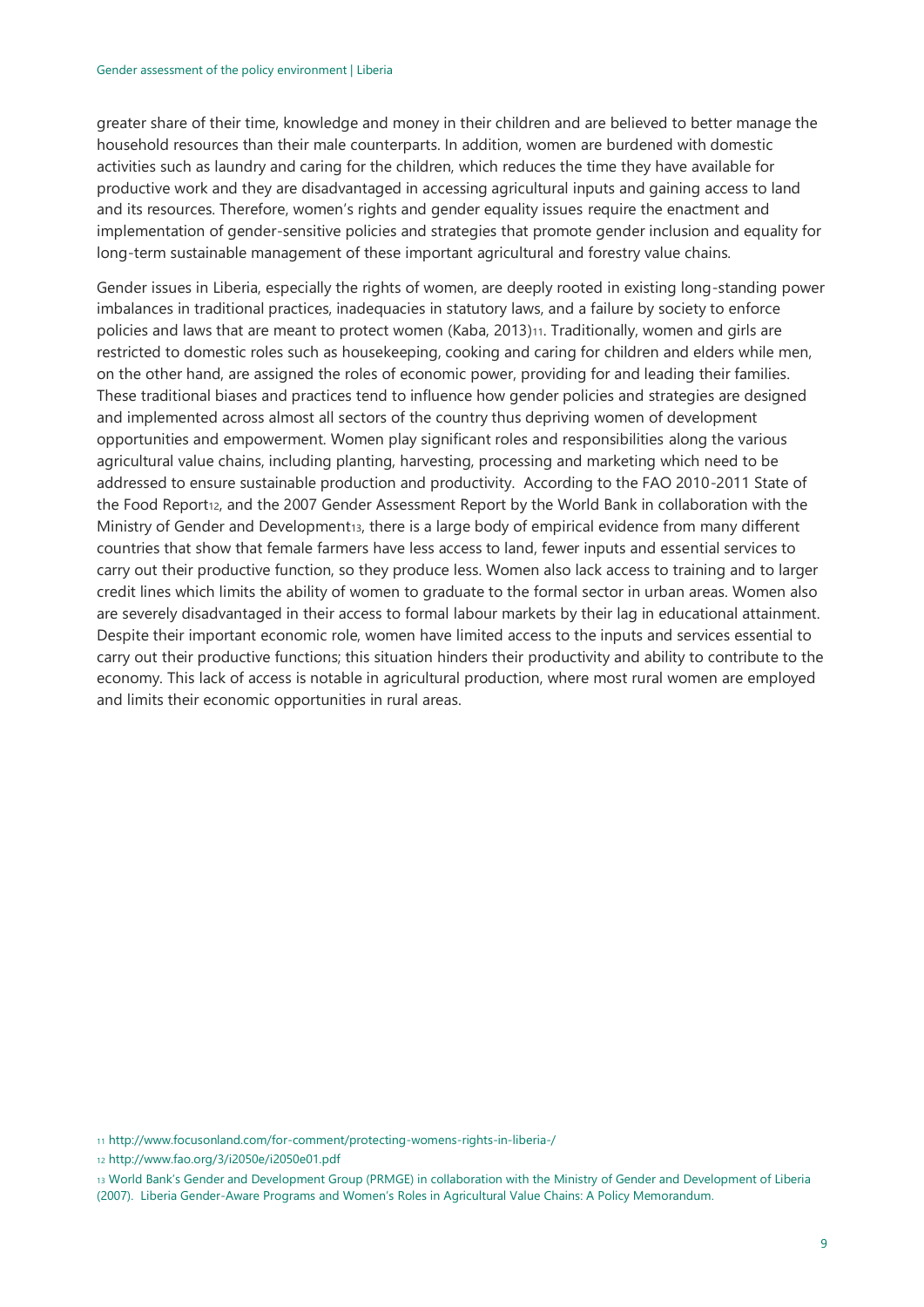# <span id="page-9-0"></span>**4. Existing Policies, Laws, Strategies and Sensitivity to Gender Equality in Cocoa, Oil Palm, Rubber, and Timber Value Chains**

### <span id="page-9-1"></span>**4.1. National Gender Policy**

The Government of Liberia and development partners have long recognised gender equality as an important development strategy. The 1986 Constitution of the Republic of Liberia clearly recognises under Chapter III, Article 11 to 26 the fundamental rights of all Liberians regardless of race, place of origin, political opinion, colour, religion, creed or gender. The Liberian Constitution also prohibits discriminations based on gender and recognises the multiplier effect across the development of other sectors. By an Act of the National Legislature in 2001, the Government established the Ministry of Gender and Development with the mandate to advise Government on all matters affecting the development and welfare of women and children. In 2009, the Ministry of Gender and Development (MoGD) issued the National Gender Policy (NGP – 2010-2020). The 2009 NGP was revised and validated in 2017 for the period 2018-2022. The NGP is aimed at (i) promoting gender-equitable socioeconomic development; (ii) enhancing women's and girls' empowerment; (iii) increasing gender mainstreaming in national development; and (iv) creating and strengthening structures, processes and mechanisms in which women participate equally and that ensure that women and men can equally access, control, and benefit from the country's resources14.

As a requirement under CEDAW which was ratified by Liberia, the Government established the Ministry of Gender, Children and Social Protection (MoGCSP) in 2015 to Amend Chapter 38 of the Ministry of Gender and Development. The MoGCSP has the responsibility to advise the government about the development and welfare of women and children, ensuring technical gender policy analysis, gender mainstreaming, and training in gender-responsive planning, budgeting and monitoring. The MoGDSP has a specific division on gender equality and women's empowerment.

#### <span id="page-9-2"></span>**4.1.1. Gender Assessment of the National Gender Policy**

A National Gender Policy (NGP) exists in Liberia and cuts across all aspects of national development, including the selected commodity value chains (cocoa, oil palm, rubber and timber). The NGP calls for mainstreaming gender issues in all sectors and development activities in Liberia. The major challenge is how to mainstream the elements of the NGP in each of the major sectors of the country and to develop clear monitoring indicators for measuring for full implementation of the policy. These challenges are focused on, but not limited to, high teenage pregnancy rates, negative impact of mining activities especially on boys, weak society implementation of the NGP and limited focus on boys and young men. Moreover, the Pro-poor Agenda for Transformation makes no reference to the NGP and there is a lack of budgetary allocation for implementation and monitoring of the NGP.

### <span id="page-9-3"></span>**4.2. National Social Protection Policy and Strategy**

Poverty and vulnerability are widespread in Liberia. The Government enacted the National Social Protection Policy and Strategy in 2013<sup>15</sup> that complements the National Gender Policy. It provides a national framework and direction for providing social protection for the most vulnerable groups, particularly children, women, people with disabilities and the elderly. The strategy is geared towards strengthening institutions that deliver social protection services and forging sustained partnerships between the Government ministries and agencies, parastatals, non-governmental organisations, community-based organisations, the private sector, and development partners.

<sup>14</sup> http://agaliprogram.org/eng/wp-content/uploads/2009/05/Policy-Brief-Gender-Policy-Liberia.pdf

<sup>15</sup> Government of Liberia (2013). "National" Social" Protection "Strategy.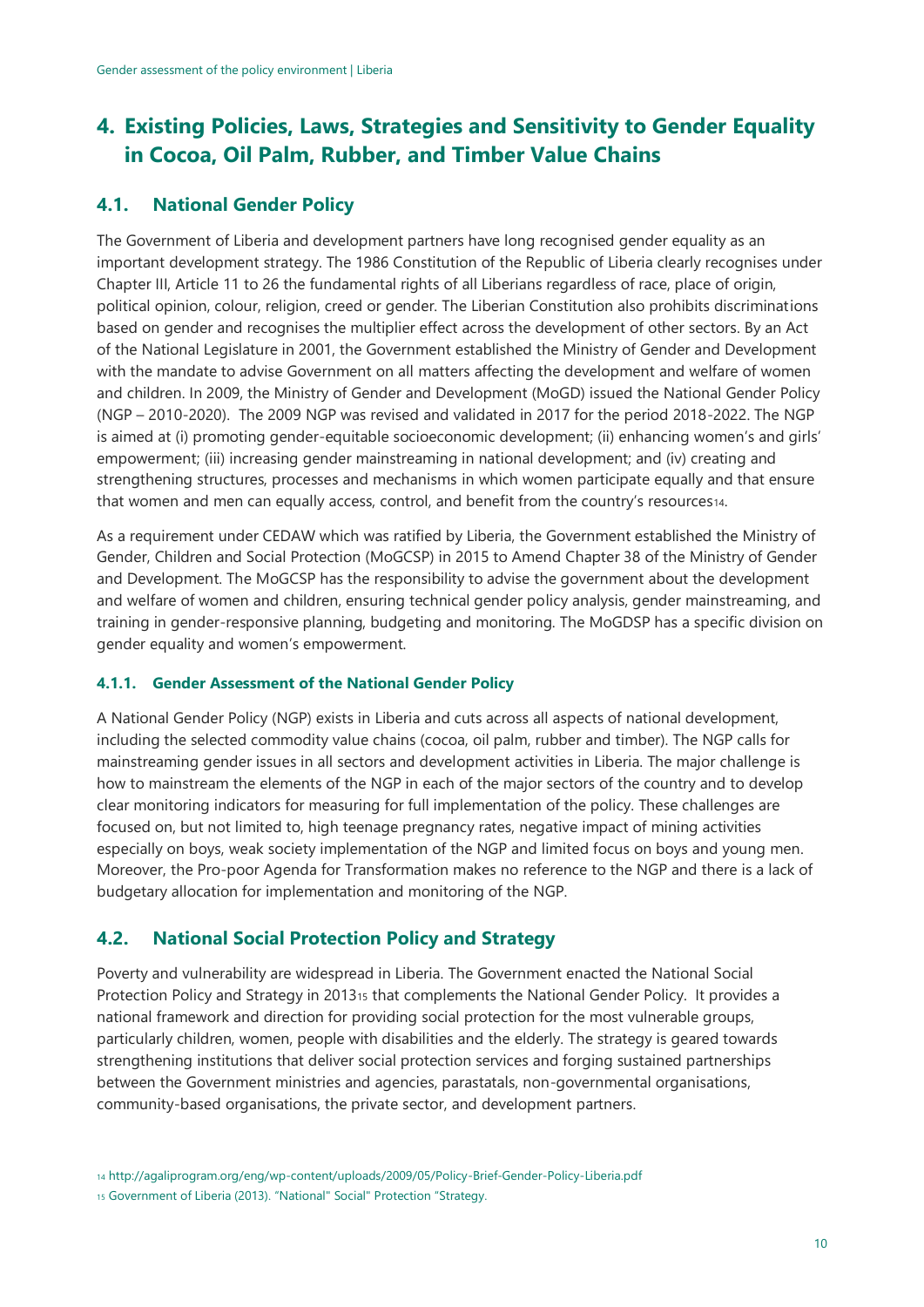#### <span id="page-10-0"></span>**4.2.1. Gender Assessment of the Social Protection Policy**

While the goals of the Liberia Social Protection Policy are aligned with the United Nations Sustainable Development Goals (SDGs), the action plan for implementation of the policy has to dive deeper into monitoring, evaluating and documenting progress on addressing gender issues associated with social protection programming and lessons learned from implementation of the policy. The policy was established to define the medium to long-term priorities of social protection and to establish an inclusive social protection system that brings the poorest and most vulnerable households into the development corridor. It is also intended to support the needs of the poorest households and the most vulnerable groups throughout the lifecycle and provide guidance for ensuring coordination and monitoring of social protection programmes. Although social protection is a critical component of the Human Development Pillar of the national development strategy alongside Health, Education, and Water and Sanitation it has been neglected in terms of annual Government of Liberia budgetary allocations. It should cut across other sectors to support the achievement of wider development objectives.

### <span id="page-10-1"></span>**4.3. Child Labour Policy**

Child labour is prevalent in Liberia. It is estimated that 78.4% of school age children aged 5-14 in Liberia work in the agricultural sector and perform dangerous tasks in the production of rubber, cocoa, coffee, cassava and production of charcoal16. It is generally believed in Liberia that girls are more likely than boys to suffer child labour, however disaggregated data by sex was not available when this assessment was carried out. Child labour in Liberia, especially for girls, is the result of multiple reasons emanating primarily from economic vulnerabilities of households amidst high unemployment and low wages by employers (both in the public and private sectors). Children work long hours in the households and plantations, and this obviously jeopardises their rights to education and opportunities for lifelong prosperity. From a human rights perspective, child labour is an infringement of the rights of children, both boys and girls. According to UNICEF (**https://www.unicef.org/sowc07/docs/sowc07\_panel\_3\_3.pdf**), girl children often start working at an earlier age than boys especially in the rural areas where most working children are found. The girls also do more work in the home than boys. However, more boys than girls in total are involved in child labour.

The Government of Liberia has a number of policy frameworks that address child labour, including:

Decent Work Bill of 2015 and the National Commission on Child Labour (NACOMAL), head by the Ministry of Labour (MOL) that is charged with monitoring child labour issues and directing child labour policies;

Children Protection Unit of the Ministry of Gender, Children and Social Protection (MoGCSP); and

Women and Children Protection Section (WCPS) of Ministry of Justice and the Liberia National Police.

Since the passage of the Decent Work Bill in 2015, the government has established a comprehensive policy framework favourable to the elimination of child labour and participation in illicit activities. The law explicitly promotes fundamental rights at work, including the right not to be subject to forced or compulsory labour; the right to equality at work, and to equal working conditions regardless of sex; and the right not to be subject to the worst forms of child labour.

### <span id="page-10-2"></span>**4.3.1. Gender Assessment of the Child Labour Policy**

Although Liberia has policy and institutional frameworks to protect against child labour, they are not providing actual protection for children. The policy frameworks further lack clearly defined indicators for monitoring and evaluating the extent to which the policies protect girls and boys from household-related

<sup>16</sup> Lawyers without Borders (2018). Liberia Child Labor Manual and Rapid Reference Cards. https://www.winrock.org/wpcontent/uploads/2019/01/Liberia\_RRCs\_Manual\_Dec\_2018\_LWOB-compressed.pdf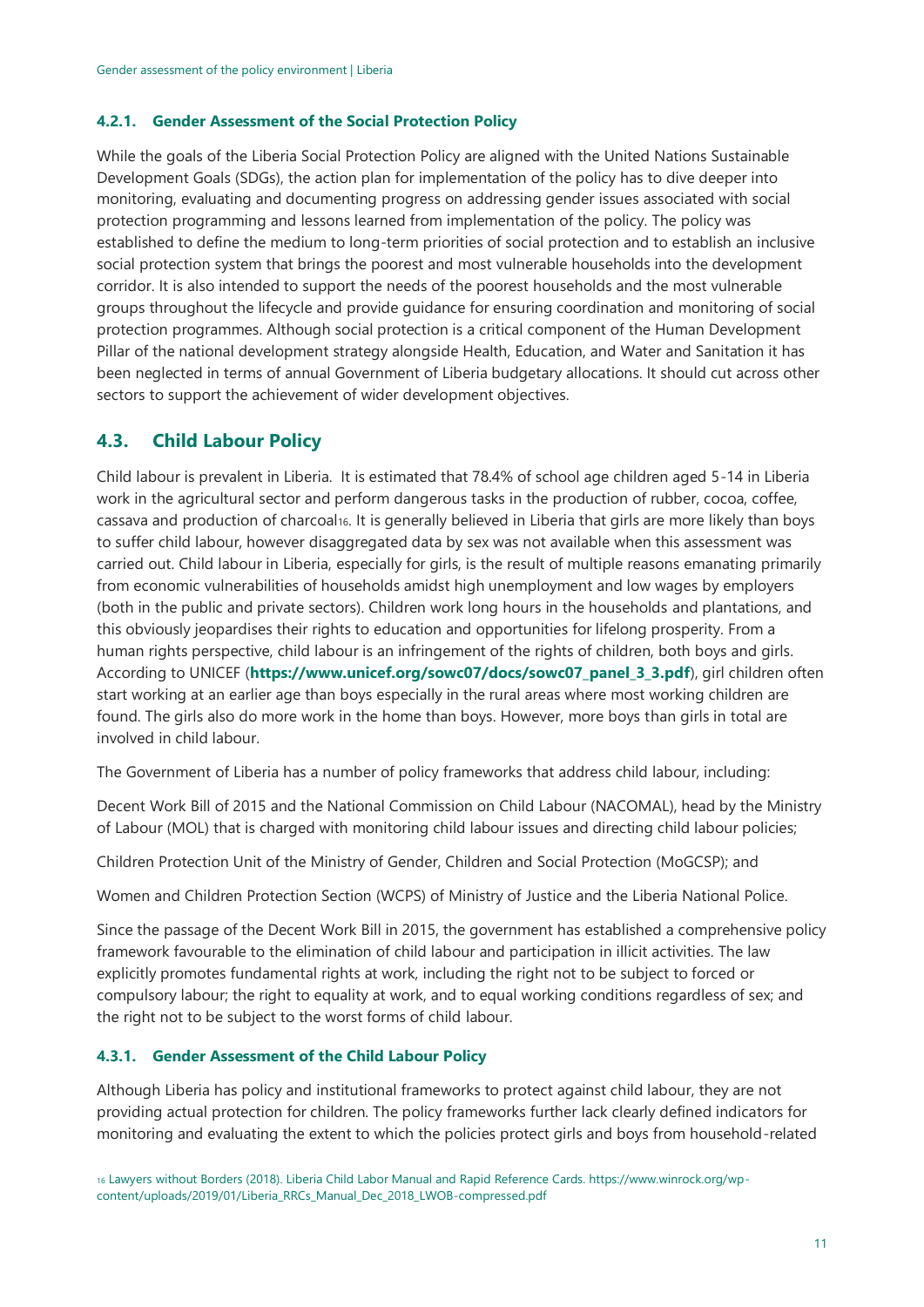or other forced labour practices, especially on plantations and concessions. Besides, regular, timely and accurate data are not collected or published regarding the status of child labour in the country.

### <span id="page-11-0"></span>**4.4. Land Rights Act 2018 and Women's Land Rights**

The rights to land for various uses, especially for the agriculture and forestry sectors, is one of the major challenges of Liberia. Land tenure is believed to have been one of the root causes of Liberia's bloody civil war17. Rights to land is more challenging for women in rural areas. Fortunately, the "Land Rights Act" was ratified on August 23, 2018 by the Liberia National Legislature and signed into law by President George Weah on September 19, 2018. The Act was developed based on consultations with a cross-section of stakeholders, including women and youth. The Land Rights Act is believed to be one of the most progressive land rights laws in Africa and is the first law that recognises women's rights to land1818. The Act includes many clear gender-sensitive elements, including the following:

- **i.** All community members, including women, youth, and members of minority groups have equally strong ownership claims to customary lands, and have equal rights to use and manage community land. (Articles 2 and 34.3);
- **ii.** The community itself is responsible for the management of their customary lands and is tasked with: drafting bylaws on how they will govern their land; elect diverse leadership; make a land use plan that ensures sustainable use and conservation and is based on customary practices. (Articles 35.1, 36.1, 36.2 and 38.1); and
- **iii.** The community's land governance body must be composed equally of men, women and youth and must make decisions by consensus. (Articles 36.4, 36.6, 36.7 and 36.8).

#### <span id="page-11-1"></span>**4.4.1. Gender Assessment of the Lands Right Act**

There is no doubt that gender equality issues are addressed in the 2018 Land Rights Act. The Article 2, and 34.3 of the Land Right Acts states that all community members including women, youth members of minority groups have equally strong ownerships and claims to customary land and have equal right to use and manage community land. Moreover, Article 36.4, 36.6, 36.7 and 36.8 state that the community land governance body must be composed equally of men, women and youth and must make decisions by consensus. However, there is still the challenge of instituting the implementation strategies to ensure that women benefit equally from access to and control of land. If the Land Rights Act will protect women, the passage should not be an end in itself. It is equally important that advocates and key stakeholders track implementation of the Act carefully to ensure that land benefits can be equally shared between men and women.

Secondly, the Liberia Land Authority (LLA) is developing the implementation strategies of the new Land Rights Act. The strategies need to be clear on women's rights to land. Relative to transforming Tribal Certificates to deeds, men have been the primary signatories to these certificates. If not tracked, the process of transferring tribal certificates to deeds could result in excluding women by-and-large from private ownership in rural Liberia because tribal certificates appear to cover much of the land held within customary communities. In this case the risk to women is that most of the land area of customary land will be transferred into permanent private ownership largely by men tribal certificate holders.

Thirdly, concessions are expected to adhere to national gender policies and other related policies and strategies, but government's monitoring system for ensuring that these policies are implemented is very

<sup>18</sup> Kai, Loretta Alethea Popo (2019). Land is power: How land rights can enfranchise Liberia's women. http://news.trust.org/item/20190308094008-tbfoc/

<sup>17</sup> Sawyer, Amos (2nd March 2009). Land Governance Challenges: The Case of Liberia. A PowerPoint prepared for ARD Week presentation at the World Bank, Washington, D.C. USA.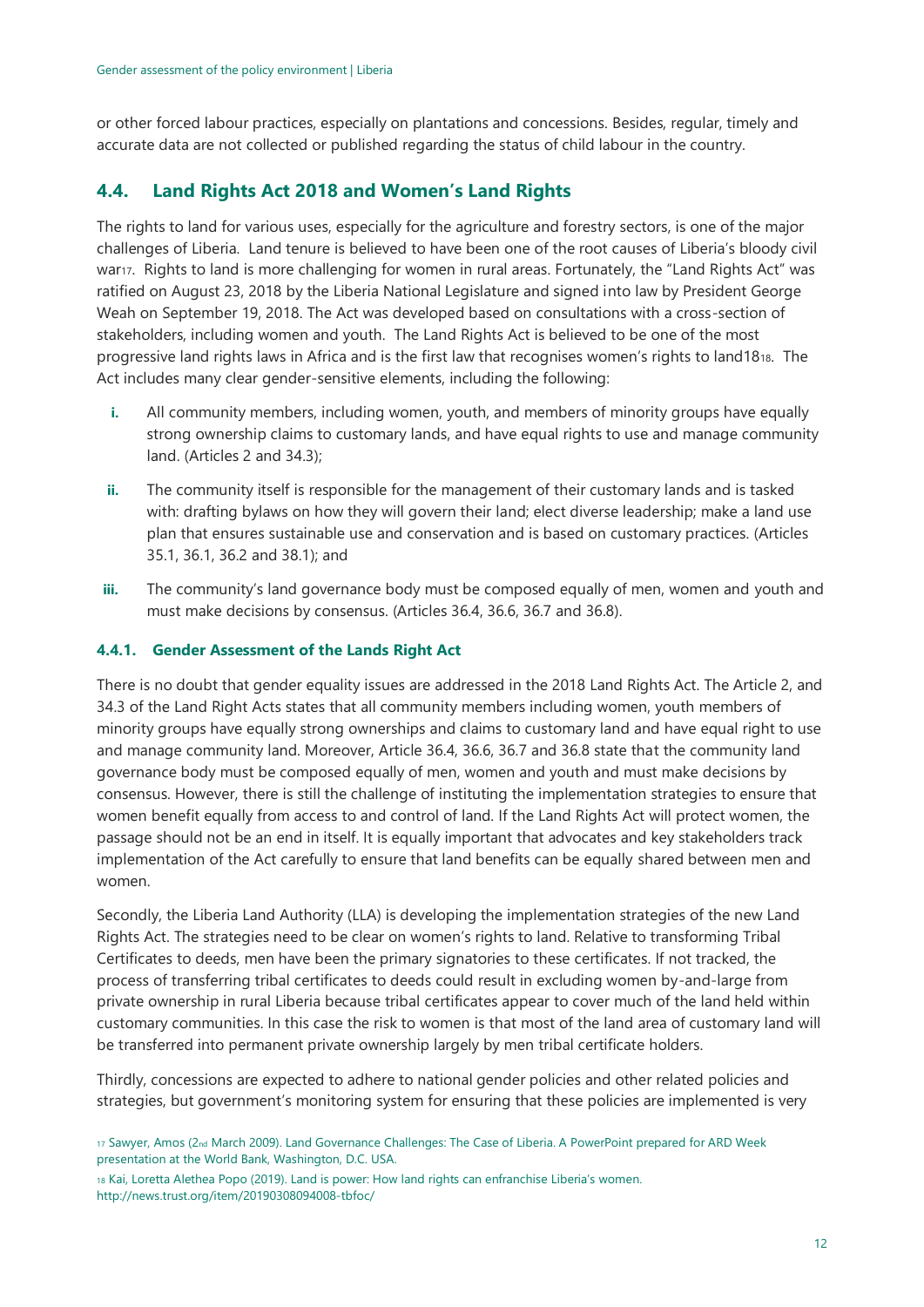weak.

### <span id="page-12-0"></span>**4.5. Climate Change Policy**

Liberians are affected by climate change and vulnerable groups are specifically disadvantaged. To mitigate the effects of climate change requires equal involvement of everyone. According to the former Minister of Gender and Development Julia Duncan Cassell, "[…] development of a gender sensitive climate change strategy […] will lead to the women of Liberia taking ownership and deciding what they want as it relates to climate change."19 The Liberia Environmental Protection Agency (EPA) developed and adopted the National Adaptation Programme of Action (NAPA) in 2008 aimed at reducing vulnerability and build adaptive capacity by mainstreaming adaptation into all sector-specific and national development planning, including agriculture, fisheries, forestry, health, water and sanitation, and energy. The cross-sectoral themes identified as critical in this policy and strategy document are communication, education, and awareness, capacity building and training, research and development, technology transfer, gender, HIV and AIDS. In 2010 the EPA developed and adopted a National Adaptation Plan (NAP) to, among other things:

- **I.** Take a medium- and long-term approach to reducing vulnerability to the adverse effects of climate change in Liberia; and
- **II.** Facilitate the integration of climate change adaptation, in a coherent manner within all relevant sectors and at different levels, as appropriate<sub>20</sub>.

The EPA has also developed and adopted the Liberia Climate Change Gender Action Plan (ccGAP). The plan falls within the broader framework of NAPA. The overall objective of Liberia's ccGAP is to ensure that gender equality is mainstreamed into climate change policies, programmes, and interventions. The priority areas identified in the plan are agriculture, fisheries, forestry, health, water and sanitation, and energy. The main objective of ccGAP is to ensure that gender equality is mainstreamed into Liberia's climate change policies, programmes and interventions so that both men and women have equal opportunities to implement and benefit from mitigation and adaptation initiatives in combating climate change and positively impact on the outcome of "Liberia Rising 2030."<sup>21</sup> The targeted sectors included under mitigation are forestry and wildlife, agriculture, energy, mining, industry, transport, tourism, and waste management.

#### <span id="page-12-1"></span>**4.5.1. Gender Assessment of the Climate Change Policy**

Liberia's climate change policy is generally gender sensitive. The policy clearly states in its objectives that "climate change will hit women harder than men because of existing vulnerabilities and gender inequalities". It also recognises that although climate change affects all, the impact and degree of vulnerability is different for men and women with women being more vulnerable to the effects of climate change than men - primarily as they constitute the majority of the poor and are more dependent on natural resources for their livelihood. Thus, as part of its implementation strategies, the Climate Change Gender Action Plan (ccGAP) has been developed. Although the NAPA has fully integrated gender issues in its implementation framework and has developed the ccGAP, there is need for tracking progress on gender participation and inclusion in climate change programmes and activities to ensure that

<sup>21</sup> https://www.climatelinks.org/sites/default/files/asset/document/2012\_IUCN\_Climate-Change-Gender-Action-Plan-Liberia\_Fact-Sheet.pdf

<sup>19</sup> https://www.climatelinks.org/sites/default/files/asset/document/2012\_IUCN\_Climate-Change-Gender-Action-Plan-Liberia\_Fact-Sheet.pdf

<sup>20</sup> UNDP (1015). Liberia's National Adaptation Plan Process Stocktaking report and preliminary road map for advancing Liberia's NAP process. https://www.adaptation-undp.org/sites/default/files/downloads/liberia\_stocktaking\_report\_for\_nap\_and\_roadmap\_for\_cambodia\_nap\_gsp\_and\_giz\_21\_0.pdf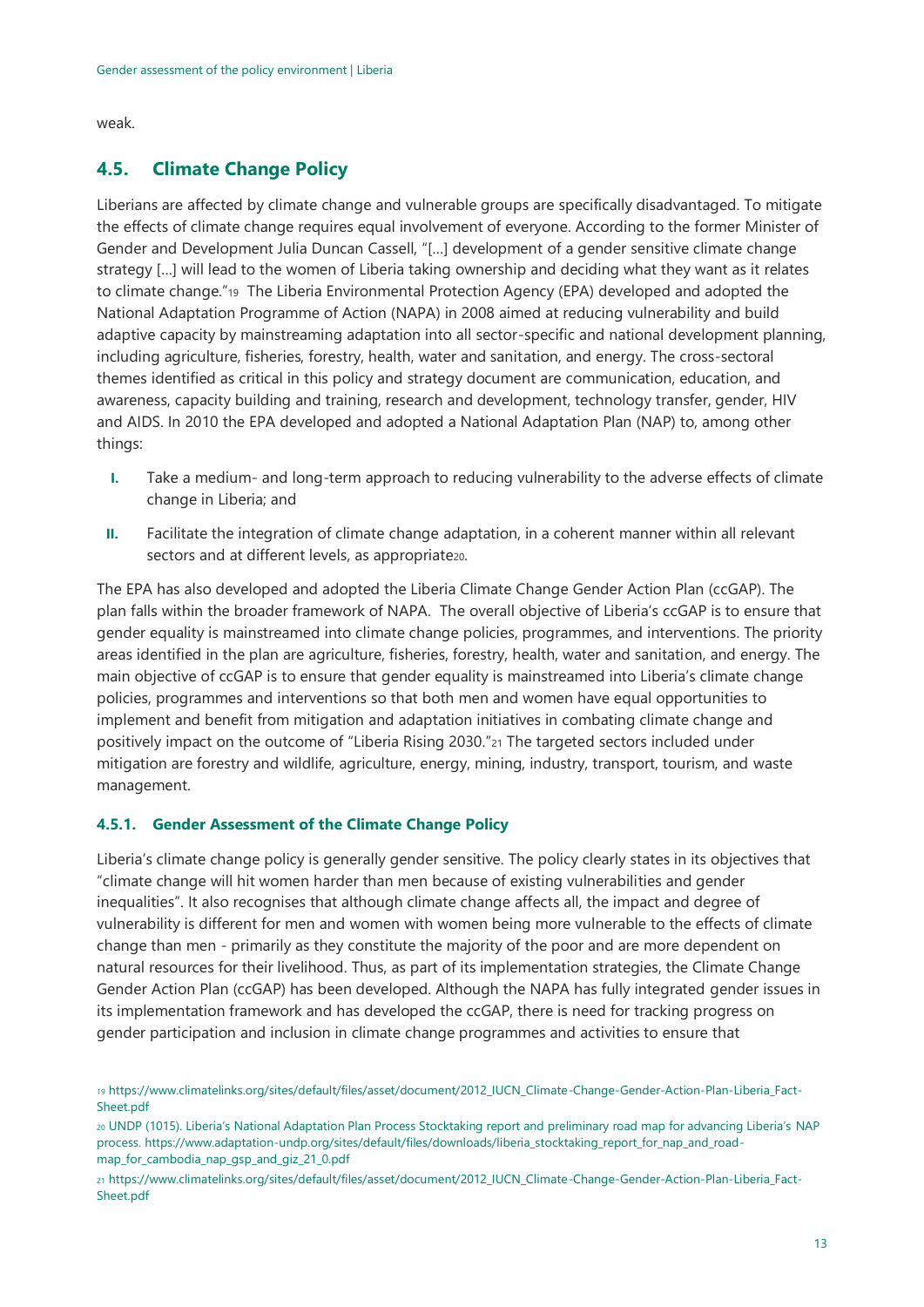implementation of gender mainstreaming activities, especially focused on women, are not glossed over.

### <span id="page-13-0"></span>**4.6. Cocoa Policy and Strategy**

Cocoa is one of the strategic crops of Liberia. The Government of Liberia developed the National Cocoa Export Strategy 2014-2018 with the following vision: "To become an agent of transformation in the cocoa sector, driving large scale sustainable job creation and augmenting access to economic empowerment opportunities for small entrepreneurs through increased exports"22. There are several elements of structural adjustments in the cocoa strategy that include:

- **i.** Increased strategic partnerships with regional and global cocoa institutions
- **ii.** Increased availability and adoption of input supplies (i.e. short-duration high yielding varieties, fertilisers, pesticides, scales, etc.)
- **iii.** Adoption of improved sustainable land management practices; improved sorting at the farm-gate level
- **iv.** Strengthening the regulatory capacity of the Liberia Agricultural Commodities Regulatory Authority (LACRA)
- **v.** Increased integration of women in activities across the value chain; and
- **vi.** Improvements in logistical infrastructure such as warehouses.

#### <span id="page-13-1"></span>**4.6.1. Gender Assessment of the Cocoa Policy and Strategy**

The cocoa strategy acknowledges the need to mainstream gender equality issues in the cocoa sub-sector across the entire value chain. However, the challenge is how to ensure that the major players in the cocoa sector will implement gender inclusiveness to overcome the status quo. According to a gender assessment conducted by Solidaridad West Africa<sub>23</sub> on the cocoa sector in Ghana, huge gender inequality (especially against women) exists in the sector. The study revealed that an estimated 75 percent of the tasks in cocoa cultivation are performed by women, but the significant contributions of women along the cocoa value chain are not recognised and duly rewarded. Numerous interventions implemented to promote cocoa sustainability are gender blind. As a result, they fail to fully address the challenges faced by women in the cocoa sector in Ghana. These findings are not unique to Ghana; they are also applicable to the cocoa sector in Liberia. Therefore, there is the need for cocoa policies and strategies in Liberia to clearly address the issues of promoting gender inclusion and equality.

### <span id="page-13-2"></span>**4.7. Oil Palm Policy and Strategy**

Oil Palm is one of the most important food and industrial crops in Liberia. The demand for palm oil has grown steadily and demand for oil palm products will continue to rise, especially in emerging markets both in Africa and other international markets. Oil palm is gradually becoming Liberia's main export product. The oil palm sector employs nearly 220,000 employees. It is estimated that 29,080 households are involved in production in the sector, of which 23,860 households (82%) are male-headed and the remaining 5,220 households (18%) are female-headed24. The 2018 agreement that granted several land concessions to palm oil producers such as Equatorial Oil Palm, Sime Darby and Golden Veroleum, means

<sup>22</sup> Republic of Liberia (2014). National Cocoa Export Strategy 2014-2018.

<sup>23</sup> https://www.linkedin.com/pulse/solidaridad-calls-cocoa-interventions-address-gender-west-africa

<sup>24</sup> Government of Liberia & International Trade Centre (2014). The Republic Of Liberia National Export Strategy Oil Palm Sector Export Strategy 2014-2018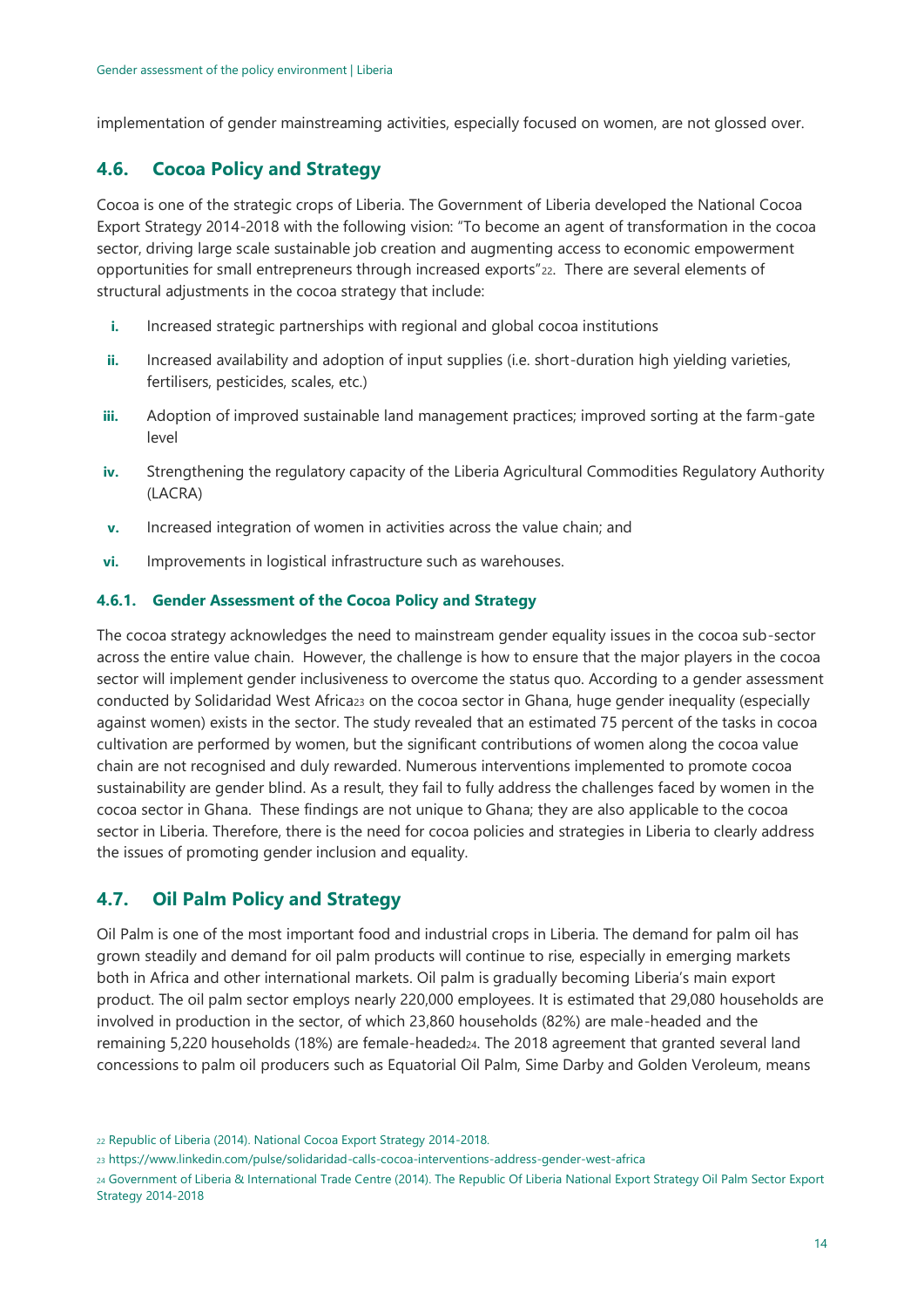that the expansion of oil palm plantations is remarkable in Liberia25. However, many environmental experts and activists (such as Alfred Brownell, winner of the 2019 Goldman Prize for the Environment, and environmental institutions such as the Sustainable Development Institute [SDI]) hold the view that expansion of oil palm production is causing huge deforestation of community forests, and contributing to the displacement of farmers (especially women), without offering them viable alternative livelihoods. According to Afrik21, the most sustainable way forward is to encourage increased oil palm productivity without expansion in the forests26.

Due to the importance of oil palm for national growth and development, the Government of Liberia developed a National Oil Palm Export Strategy (2014-2018) aimed at enhancing the productive capacity in the oil palm sector, particularly at the smallholder level through the outgrowers' scheme. The strategy proposes the establishment of an integrated research programme and to augment the availability of quality skilled and semi-skilled labour to improve business services and extension services support. Integral to capacity enhancement is the improvement of data collection capabilities to allow better policymaking and to substantially increase the level of organisation in the sector. The strategy further aims to promote the diversification of products and capacity by improving processing and packaging capability and to support and promulgate the use of mills.<sup>27</sup>

#### <span id="page-14-0"></span>**4.7.1. Gender Assessment of the Oil Palm Strategy**

An important issue that needs to be addressed by the oil palm strategy relates to gender equity and inclusion – the roles and responsibilities that men, women and youth play in every aspect of the oil palm value chain. Both men and women play critical roles in the oil palm value chain. However, women contribute more to processing and marketing while men do the harvest at the smallholder level. One of the strategies for achieving the objectives of the Oil Palm Export Strategy is to ensure that the outgrower schemes allocate land to women. The strategy should address appropriate land rights and utilisation mechanisms to reduce land conflicts between concessionaires and local communities that cut across gender as men, women and youth aspire to protect their land. It should also clearly highlight gendersensitive indicators that specifically address women's activities along the oil palm value chain.

### <span id="page-14-1"></span>**4.8. Rubber Policy and Strategies**

Natural rubber is a major cash crop in Liberia and is one of the dominant generators of state revenues, accounting for 17.5% of the total export receipts in 2017. An estimated 30,000 people are employed by commercial rubber farms and up to 60,000 smallholder households are involved in growing rubber trees28. About 48,290 households are involved in production in the rubber sector, of which 41,800 households  $(84.8\%)$  are male-headed and the remaining 7,490 households  $(15.2\%)$  are female-headed $_{29}$ . The sector is dominated by the Firestone Rubber Plantation Company that introduced large scale in production in Liberia in 1926. Natural rubber was sporadic and limited to a few areas along the coast until 1926 when the Liberian Government and Firestone entered into a 99-year land lease agreement for one million acres at a price of US\$6 cents per acre. Liberia has experienced the emergence of several large rubber companies over the last several decades - Liberia Agricultural Company (LAC) (1959), Salala Rubber Corporation (SRC) (1959), Morris American Rubber Corporation (MARCO) (2007) and Cavalla Rubber Corporation (CRC) (2011).

<sup>28</sup> https://www.export.gov/article?id=Liberia-Agricultural-Sectors

<sup>25</sup> https://www.linkedin.com/pulse/solidaridad-calls-cocoa-interventions-address-gender-west-africa

<sup>26</sup> https://www.afrik21.africa/en/liberia-sustainable-palm-oil-production-programme-launched/

<sup>27</sup> Republic of Liberia (2014). National Oil Palm Export Strategy 2014-2018.

<sup>29</sup> Government of Liberia & International Trade Centre (2014). The Republic Of Liberia National Export Strategy Oil Palm Sector Export Strategy 2014-2018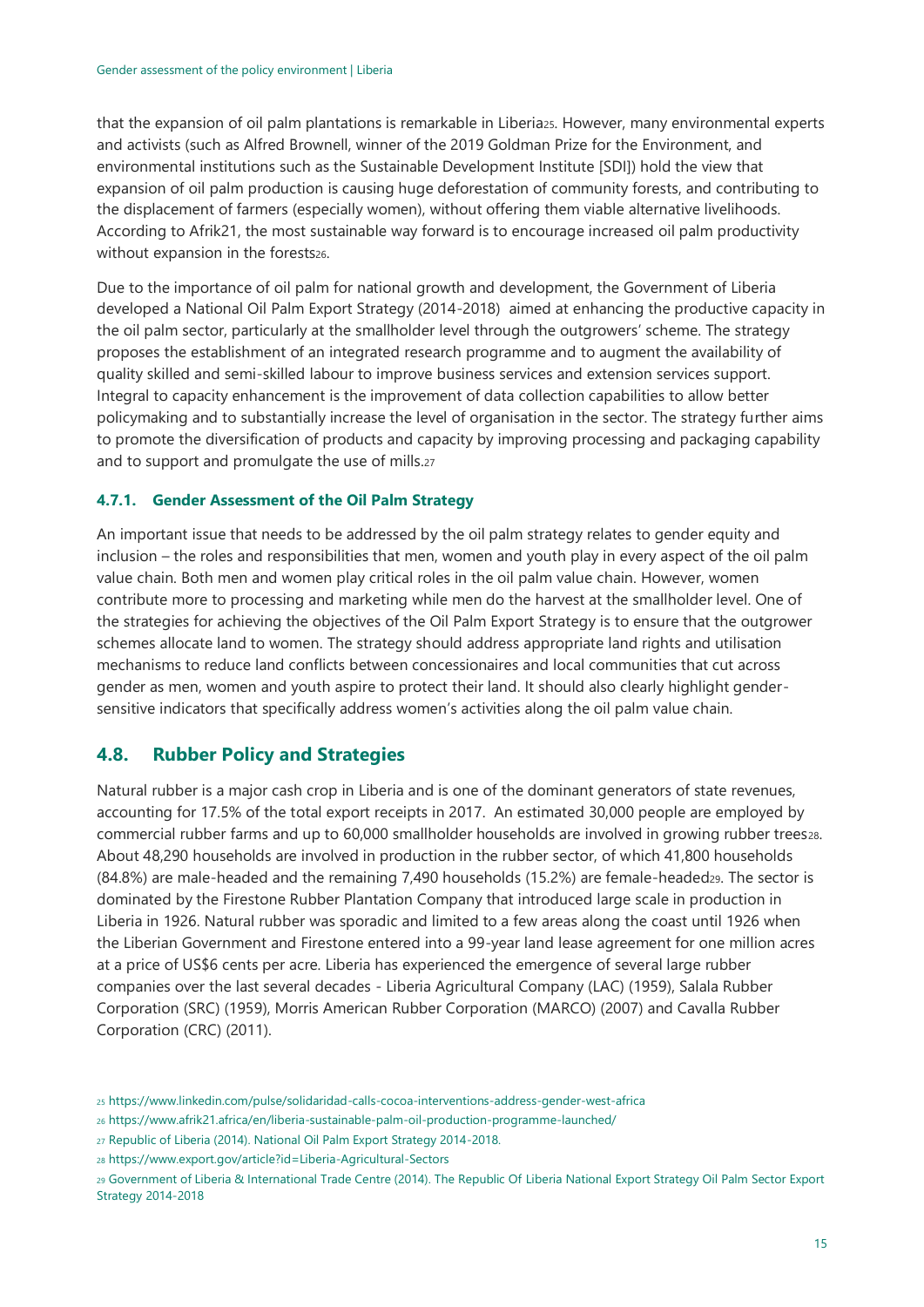Unlike cocoa and oil palm, however, there seems to be no defined policy framework for natural rubber which has been the largest export crop since 1926. Policy for natural rubber is largely embedded in concession agreements with large producers, including Firestone, SRC, LAC, MARCO and Cavala. Agriculture related policy documents such as the Agenda for Transformation (AFT) and Liberia Agriculture Sector Improvement Project (LASIP) and the Pro-Poor Agenda for Prosperity and Development (PAPD) consider rubber a major strategic cash crop for employment and revenue generation.

#### <span id="page-15-0"></span>**4.8.1. Gender Assessment of Rubber Policy and Strategy**

Women and youth constitute a significantly proportion of the labour force on the rubber plantations and private rubber farms across the country. They provide labour for clearing, planting, crop maintenance as well as harvest to some extent. The policy framework for natural rubber is embedded in the concession agreements with large producers which do not clearly address gender issues. Generally, gender equality issues in the rubber sector are based the labour laws of Liberia such as the Decent Work Bill, National Social Protection Policy, and other policies for gender inclusion. Concessions are expected to adhere to Liberia gender policies. However, there are no clear indicators to be used as yardsticks for monitoring gender inclusiveness and empowerment in the rubber sector.

### <span id="page-15-1"></span>**4.9. Forestry Policies and Community Rights Law**

Policies and legal framework efforts to manage and regulate the forestry sector in Liberia began in the 1950s, with emphasis mainly on identification of national parks, and reserves as protected areas to manage commercial logging activities. The Forestry Development Authority (FDA) was established in 1976 by an Act of the National Legislature as a state-owned enterprise with a broad mandate to conduct research, provide training, and devote all publicly owned forest lands to their most productive use for the permanent good of the people, considering their direct and indirect values30. Forestry was a thriving sector until the outbreak of the Liberian civil war in 1989 which disrupted the sector until the end of the civil war in 2003. In 2004, Liberia initiated a forestry sector reform process, which included a review of all existing logging concession claims. The reform process led to the 2006 National Forestry Reform Law, and the Community Rights Law of 2009. Under the framework of these two statutes, a variety of different permits and concessions types were developed, which are dependent on the ownership and type of land, and the resources to be extracted<sub>31</sub>.

The 2009 Community Rights Law with respect to forest lands was meant to engage and empower communities in the sustainable management of the forests by creating a legal framework that defines and supports community rights in the management and use of forest resources. This has given rural communities the right to control the lawful use, protection, management and development of their forest resources. In addition, communities may negotiate and enter into small-scale and commercial contracts for harvesting timber and non-timber forest products on their forest lands using social contracts. Local communities have the rights to at least 55% of all revenues/income generated from large-scale commercial contracts between communities, the FDA, and third parties for harvesting timbers on their community forest land<sub>32</sub>.

#### <span id="page-15-2"></span>**4.9.1. Gender Assessment of the Forestry and Community Rights Law**

The policies, laws and regulations on forestry, including community Rights Law, include statements on

31 Ibid

<sup>30</sup> World Bank (2018). Report No: 126565 Liberia: Country Forest Note

<sup>32</sup> http://extwprlegs1.fao.org/docs/pdf/lbr143892.pdf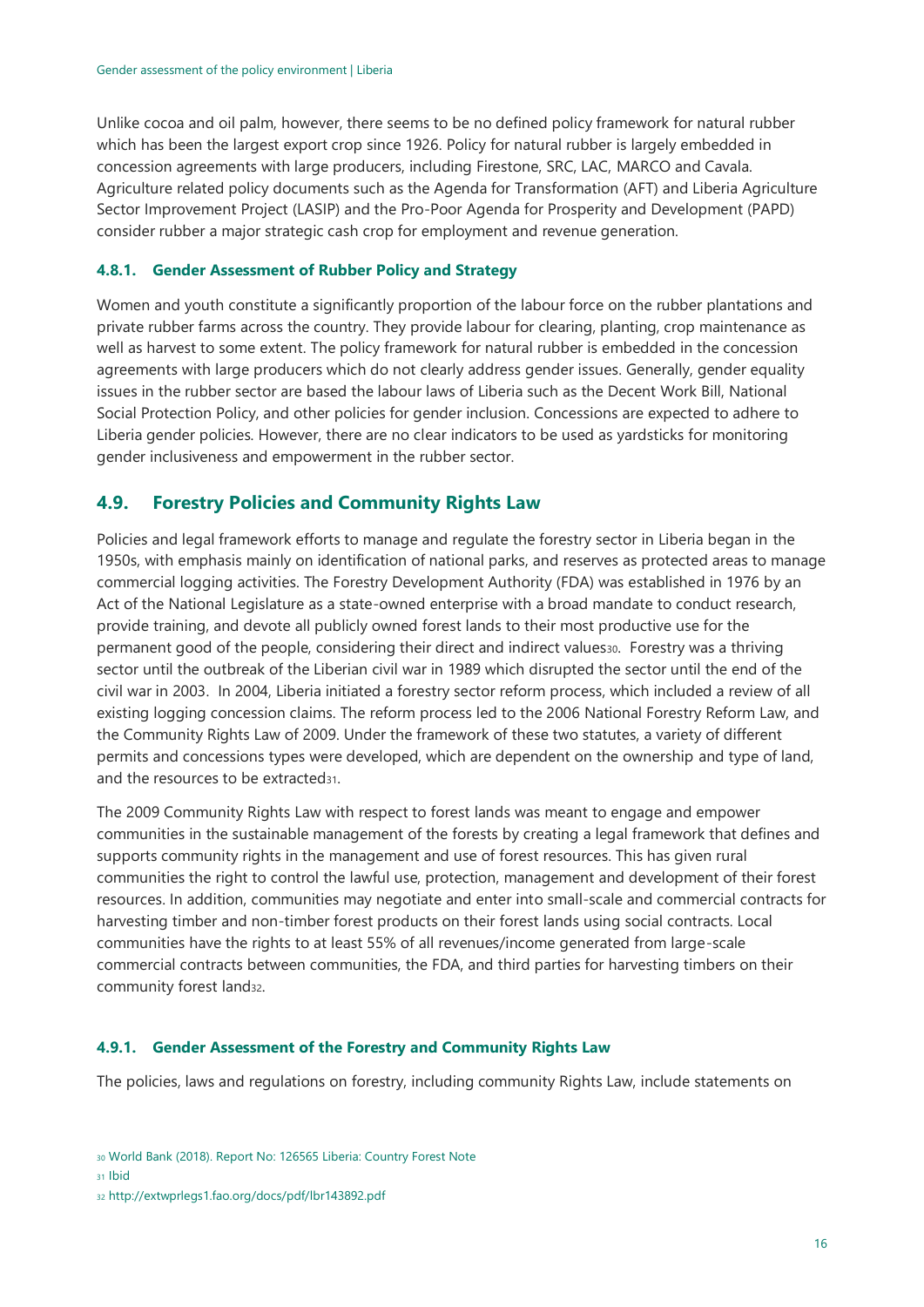gender equity and inclusion. However, an in-depth assessment by Julie Weah (2012)33 of the forestry policies, especially the Community Rights Law, revealed that while there are provisions that note the special situation of women and the need for their involvement in forest governance and management, the policies do not treat the participation of women as a right, especially in community decision-making structures. The assessment noted that the provisions for participation of women are not strong enough to ensure the equal representation of women in important forest management decisions.

### <span id="page-16-0"></span>**4.10. Timber Policies and Regulations**

Generally, the timber policies and regulations are tied to the existing forest policies and laws and the community rights law. The major government policy that regulates timber (logging) is the Liberian Extractive Industry Transparency Initiative (LEITI) Act of 2009. The Act mandates LEITI to collect information along the extractive industry value chains, including timber, from the point of extraction, to how the revenue makes its way through the government, and to how it contributes to the economy including employment. However, to avoid illegal timber (logging) and ensure sustainable management of the forest and its products, timber policies are also subjected to implementation of a number of international treaties that the Liberian Government has affixed its signature to, including the Voluntary Partnership Agreement (VPA) with the European Union (EU) and the Convention on International Trade in Endangered Species (CITES) – both wild fauna and flora. These international treaties set out legal frameworks to ensure that timber supply chains are monitored, that forests are managed sustainably and that local communities have a say in the decisions affecting their lives. The EU and UK allotted funds to Liberia for the VPA's implementation<sub>34</sub>.

#### <span id="page-16-1"></span>**4.10.1. Gender Assessment of the Timber Policies and Regulations**

Poorly implemented selective logging policies and regulations have been identified as a leading cause of deforestation and land degradation in Liberia35. There is extensive commercial logging, over-logging, hiimpact logging and chainsaw logging in local communities in Liberia. Compliance with social and environmental practices by logging operators is often limited. This is more evident in indigenous community forestlands with high commercial value timber species. All these have severe negative impact on the livelihoods of indigenous and local community households. The timber policies and regulations do not sufficiently address gender equality issues related to the impact of unstainable logging practices, especially on women who use the forest for cultivation of mixed food crops (rice, cassava and vegetables), firewood, and medicinal plants for their livelihoods.

<sup>33</sup> Weah, Julie T.B. (2012). Women and Forests in Liberia: Gender Policy and Women's Participation in the Forest Sector of Liberia Brief #1 of 4. Olden, Mark (2014). Liberia's Timber: From Curse to Blessing?

<sup>34</sup> \_

<sup>35</sup> REFACOF (2014). The Role of Women in Deforestation and Forest Degradation in Liberia: A case study of women's perception in Gbarpolu County. http://www.itto.int/files/itto\_project\_db\_input/3047/Technical/Rapport\_Liberia\_FINAL\_Mai14.pdf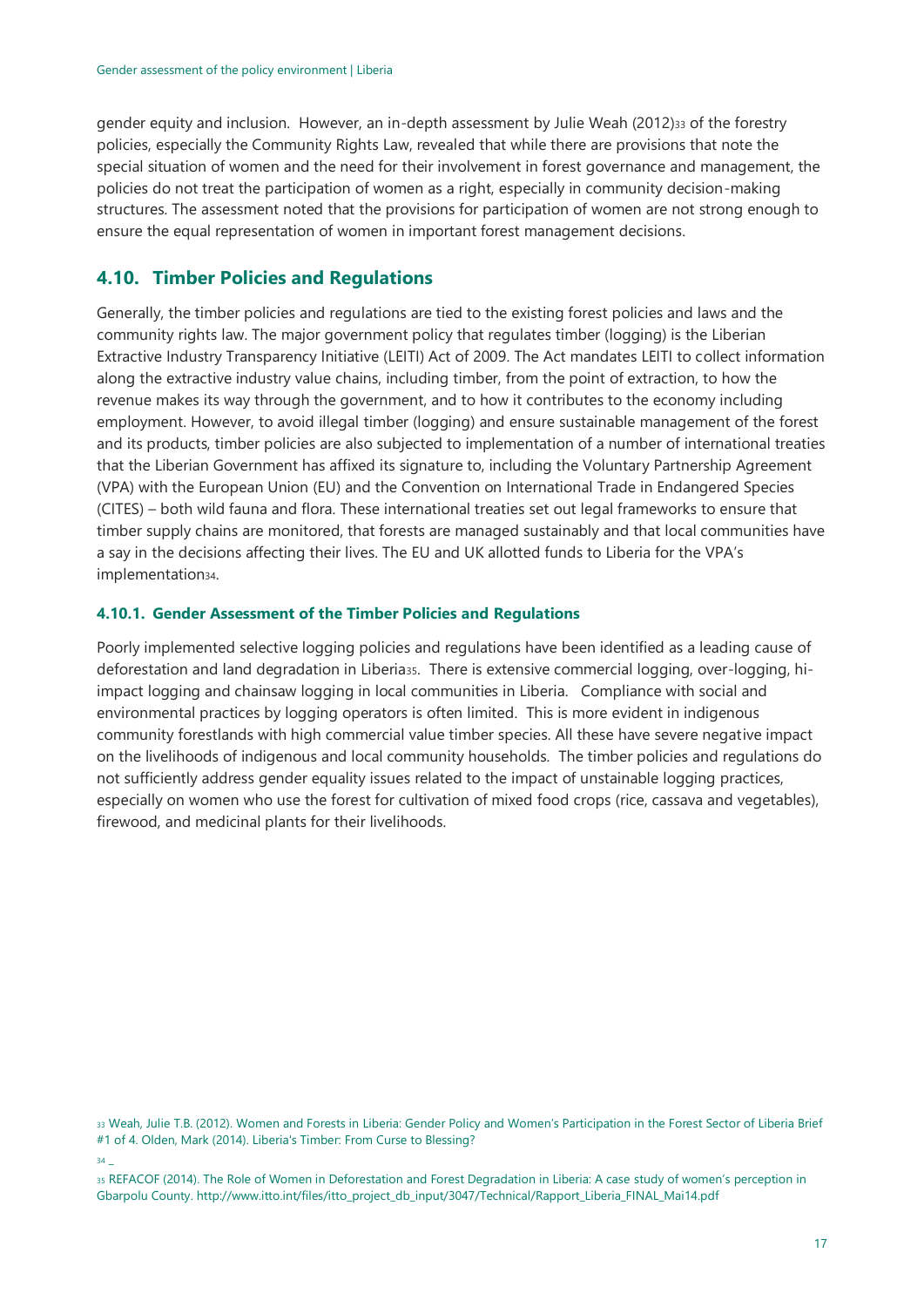# <span id="page-17-0"></span>**5. Summary of the views of Selected Gender Informants on Women's Rights and Gender Policies Related to the Selected Agricultural and Timber Value Chains in Liberia**

Several key informants with experience in women's rights and gender equality were consulted to include their perspectives on the gender-sensitivity of the policies related to the selected agricultural value chains and timber. The common themes from their feedback included the following:

**i.** That addressing women's issues in the agriculture sector requires a holistic approach that strengthens institutional capacity and policies, raises awareness within communities, facilitates women's access to relevant education and employment.

(Zina Gbarbea, Champion for Market Women Empowerment).

**ii.** Women pay a higher price for poverty and food insecurity because they are responsible for unpaid domestic and reproductive duties in addition to agricultural demands; and women's multiple and demanding duties are often not considered work.

(Parleh D. Harris, Former Director for Women's Empowerment and Deputy Minister of Gender, Children and Social Protection).

**iii.** Women in the home greatly support their men in carrying out farming activities but men always dominate them when it comes to availability of finance; their rights are limited in terms of land ownership therefore many of them are not ready to engage in agriculture as subsistence farming rather than business; they also lack access to loans, modern equipment to carry out large scale farming, and training in production, processing, and marketing.

(Yaah Belleh Suah, Rural Women Head, Sanniquellie, Nimba County).

**iv.** Although the Government of Liberia has undertaken many reforms to give women equal rights to economic resources, access to ownership and control over land and other forms of property, financial services, inheritance and natural resources, many challenges still remain such as: limited access to information, low prosecution of perpetrators of rape, abuses and other cases of Gender-Based Violence, limited training programs for women, and limited involvement in political decisionmaking at the local and national levels.

(Sylvia Brown Paye, Women's Activist and Employee of the Ministry of Gender, Children and Social Protection).

**v.** The Government of Liberia has formulated many useful gender laws and policies regarding access to, control and ownership of land, and agriculture and forestry value chains. However, implementation is a major challenge. Advocacy is therefore critical to hold government accountable for implementation of gender policies affecting agriculture and timber value chains. Community members, especially women, need more information and awareness on issues affecting their lives. This will cultivate awareness among both men and women in regard to agro-commodity value chains. (Julie Weah, Executive Director of Foundation for Community Initiatives).

These views of key informants are consistent with the findings of this assessment as well as the feedback from participants of the stakeholders' validation workshop held to discuss the draft report of the "gender assessment of the policy environment in relation to the cocoa oil, oil palm, rubber and timber value chains in Liberia".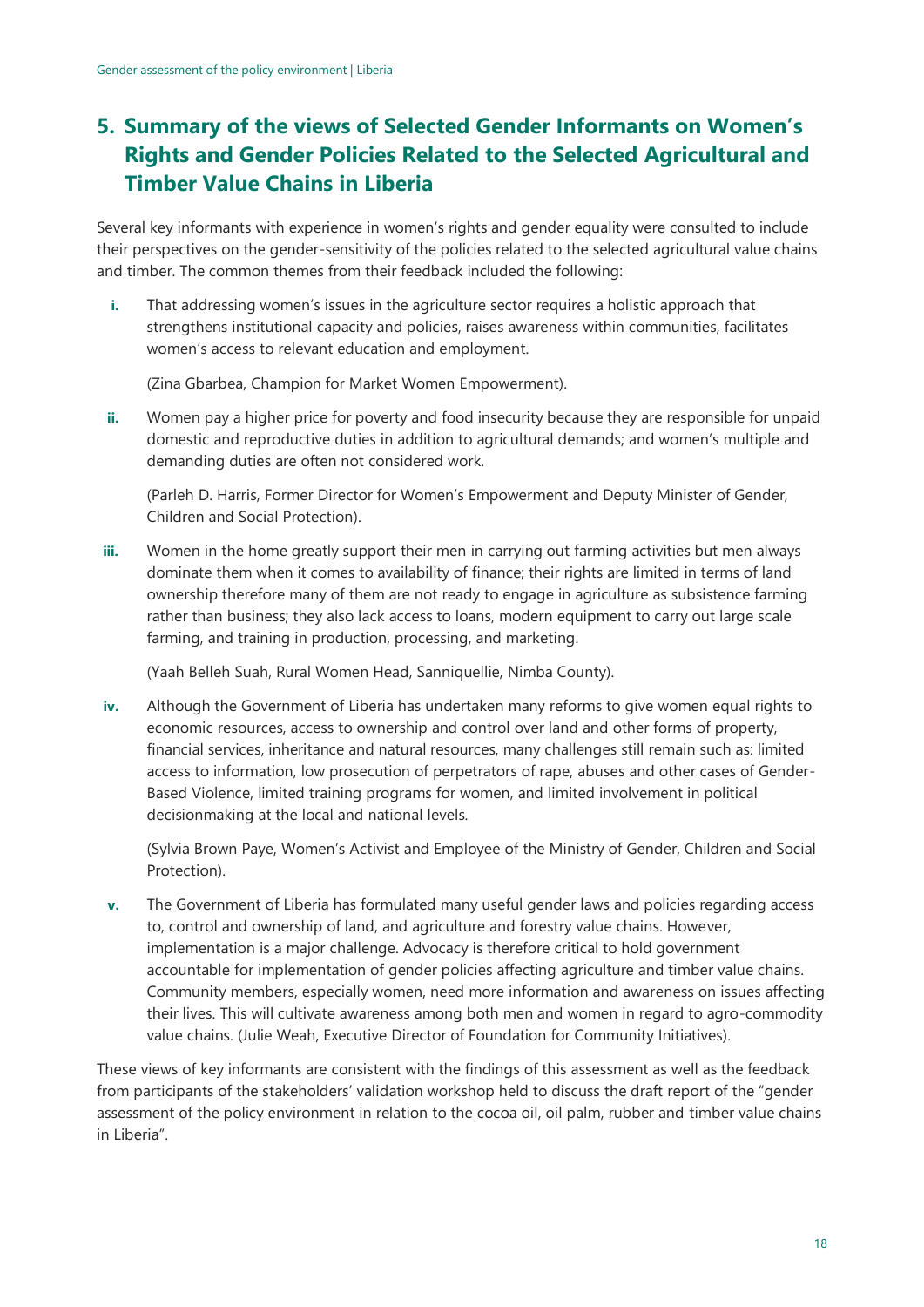# <span id="page-18-0"></span>**6. Discussion and Conclusions**

According to IFC (2019) , one of the challenges the agribusiness sector will face in the coming years is the ability to navigate the rapidly rising demand for agricultural and forest products (including cocoa, oil palm, rubber and timber) from farm to retail. One of the main solutions to the challenges is to improve women's access to assets, enabling them to fully participate in all aspects of agribusiness. This will require responsive gender-smart policies, strategies and initiatives.

Liberia has made significant progress in enacting many policies and strategies, including the National Gender Policy, which are attempting to address gender inequality, especially women's rights and inclusion in all sectors of the economy, including agricultural and forestry/timber value chains. Most of the policies and strategies reviewed in relation to mainstreaming gender equality issues in the cocoa, oil palm, rubber and timber value chains acknowledge gender inequality and recognise the need to pay special attention to women's involvement for sustainable governance and management of these value chains. Gender equality and women's empowerment are mentioned in most of the policies and strategies.

Regardless of the many policies and strategies that have been enacted by the Government, many challenges still remain in terms of achieving the objectives of these policies and strategies. The challenges of mainstreaming gender equality issues in development activities in Liberia is not the lack of policies and strategies, but due to the following multi-faceted reasons:

- **i.** The policies and strategies are many, but they are not properly synchronised and consolidated. Therefore, the aims and objectives of mainstreaming gender equality issues in programmes and projects, particularly women's participation in the management of cocoa, oil palm, rubber and timber value chains, are not being achieved.
- **ii.** It appears that the policies and strategies regarding the selected values developed were not based on a comprehensive gender-sensitive value chain analysis and mapping of each of the value chains from production to consumption. Gender-sensitive value chain mapping would have provided evidence-based insights regarding the specific tasks men, women and youth perform, and how they interact with other actors along the various value chains. Due to the lack of a thorough gender-sensitive analysis and mapping, the statements in the policies and strategies in relation to cocoa, oil palm rubber and timber appear superficial and lack concrete actions and implementation mechanisms to increase women's participation in the management of these value chains.
- **iii.** Activities related to women are often grouped together and considered as cross-cutting issues in major national policies and strategies reviewed as well as the Agenda for Transformation (AfT), Pro-Poor Agenda for Prosperity and Development (PAPD), and Liberia Agriculture Sector Investment Programme (LASIP)]. Grouping women's rights and gender equality under cross-cutting issues often leads to women issues being glossed over in major activities and funding.
- **iv.** Implementation of existing policies and strategies that have been enacted by the Government to mainstream gender equality issues in the selected agriculture and timber value chains seems to be ineffective due to weak institutional and human capacities of the government as well as a lack of political will. Thus, the policies are not properly coordinated in terms of adequate resourcing, monitoring and evaluation (M&E) and collection and analysis of sex-disaggregated data in the various thematic areas, and a lack of regular reporting on gender mainstreaming activities along various agricultural and timber value chains in the country persists.
- **v.** Public-Private Partnerships (PPP) are necessary for effective implementation of the existing (and future) policies and strategies regarding cocoa, oil palm, rubber and timber. These value chains are controlled by private entrepreneurs and concessions. Government's major role is to enact and monitor gender-sensitive policies and strategies, while their implementation depends on the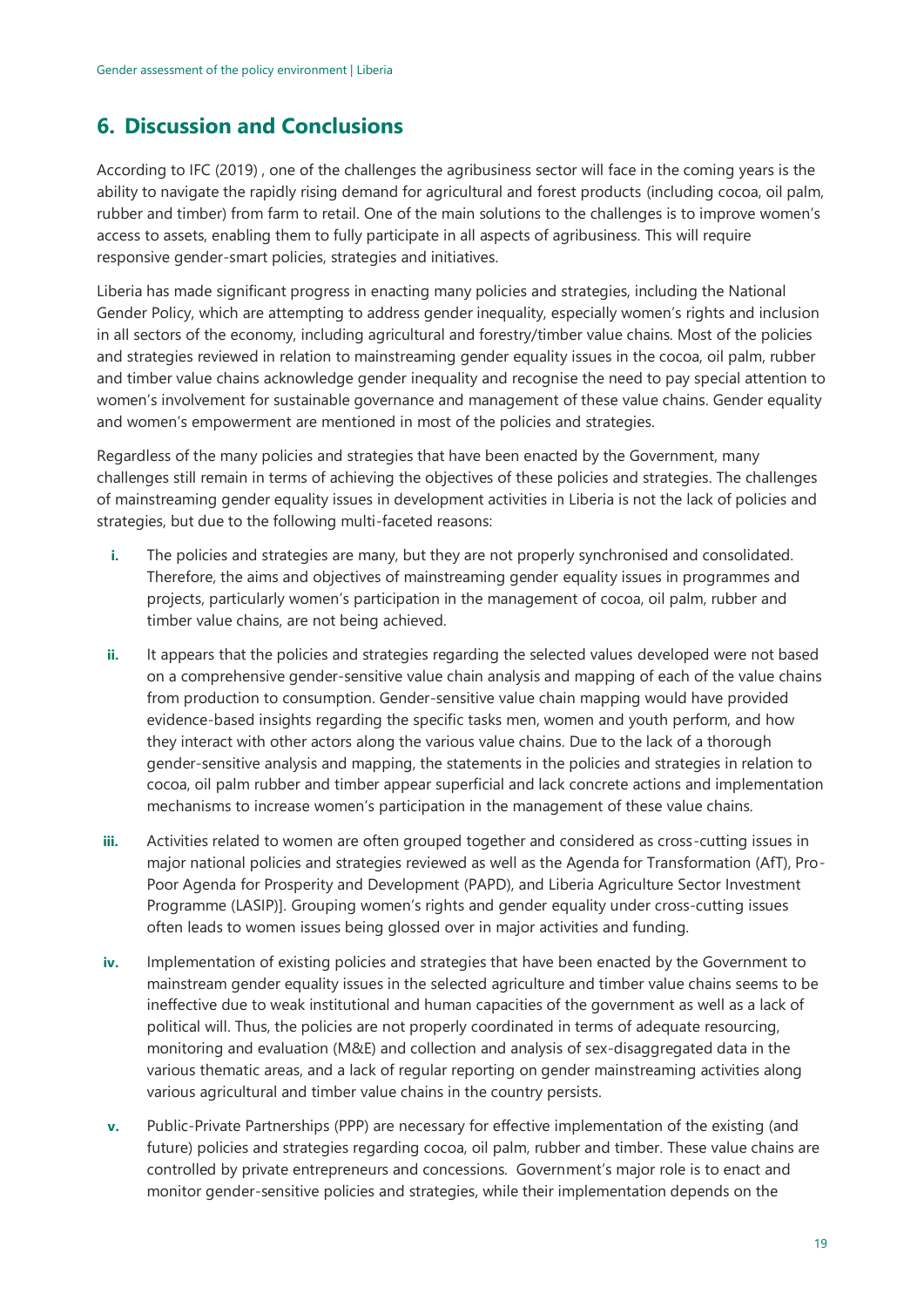private sector, especially those that are involved in the cocoa, oil palm, rubber and timber value chains.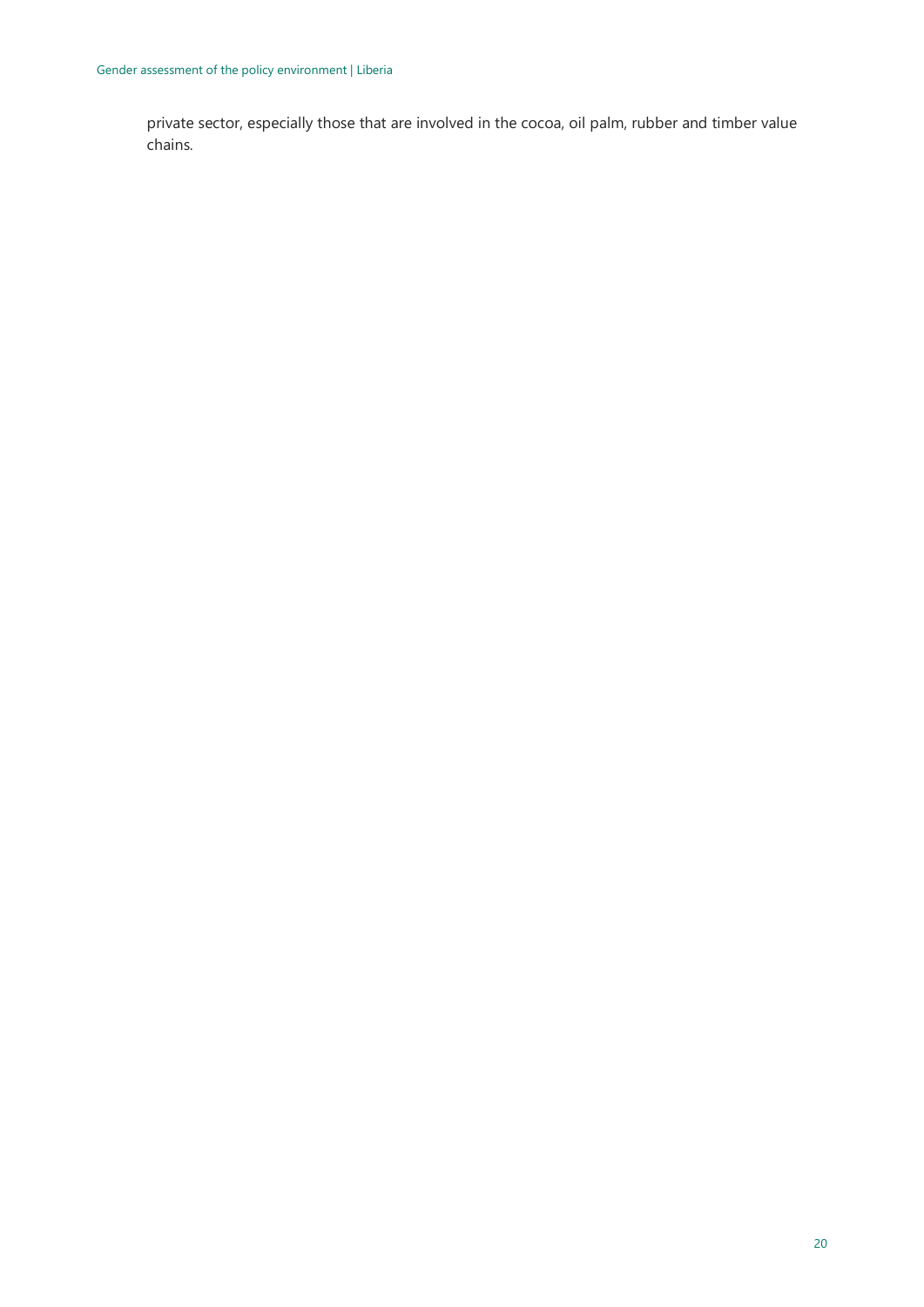# <span id="page-20-0"></span>**7. Recommendations**

Based on the gender assessment of the policy environment in relation to cocoa, oil palm, rubber and timber value chains in Liberia, the following recommendations are being proposed:

- **i.** The Government of Liberia should ensure that existing and future policies are synchronised, consolidated and better resourced to provide a system for monitoring policy implementation to ensure women's participation in the governance and management of cocoa, oil palm, rubber and timber value chains as well other sectors of the economy.
- **ii.** The Ministry of Agriculture and its development partners, including bilateral and donor agencies and private sector actors, should conduct gender-smart mapping and analysis that clearly disaggregate the specific roles and responsibilities of men and women along the various agricultural and timber value chains.
- **iii.** There is a need to strengthen public-private-partnerships (PPPs) to ensure implementation both by the government and private sector actors of the gender policies and strategies aimed at achieving the involvement of diverse women across all sectors of the economy, especially agriculture and forestry.
- **iv.** The meaningful participation of diverse women in value chains should go beyond inclusion of women and also pay special attention to the work environment and conditions owing to the fact that women and men have different needs and roles that require different incentives and environments to achieve their long term objectives.
- **v.** The government, development partners and private sector should, amongst other things:
	- ensure that the laws and policies affecting the agriculture and timber value chains are monitored and enforced
	- follow up agro-commodity production project implementation through monitoring and evaluation of sex disaggregated data
	- build institutional capacity of organisations supporting agro-commodity producers and offer targeted subsidies to individual producers; and
	- ensure efficient dissemination of information regarding existing gender laws and policies regarding agriculture and timber value chains.
- **vi.** Treat women's rights and gender equality not merely as a cross-cutting issue in national policies and strategies, but to view this as a standalone strategic pillar, vis-a-vis the various activities across the value chains. This will guarantee that existing gender gaps that require urgent attention in each of value chains, especially concerning women's needs, priorities and challenges are adequately addressed.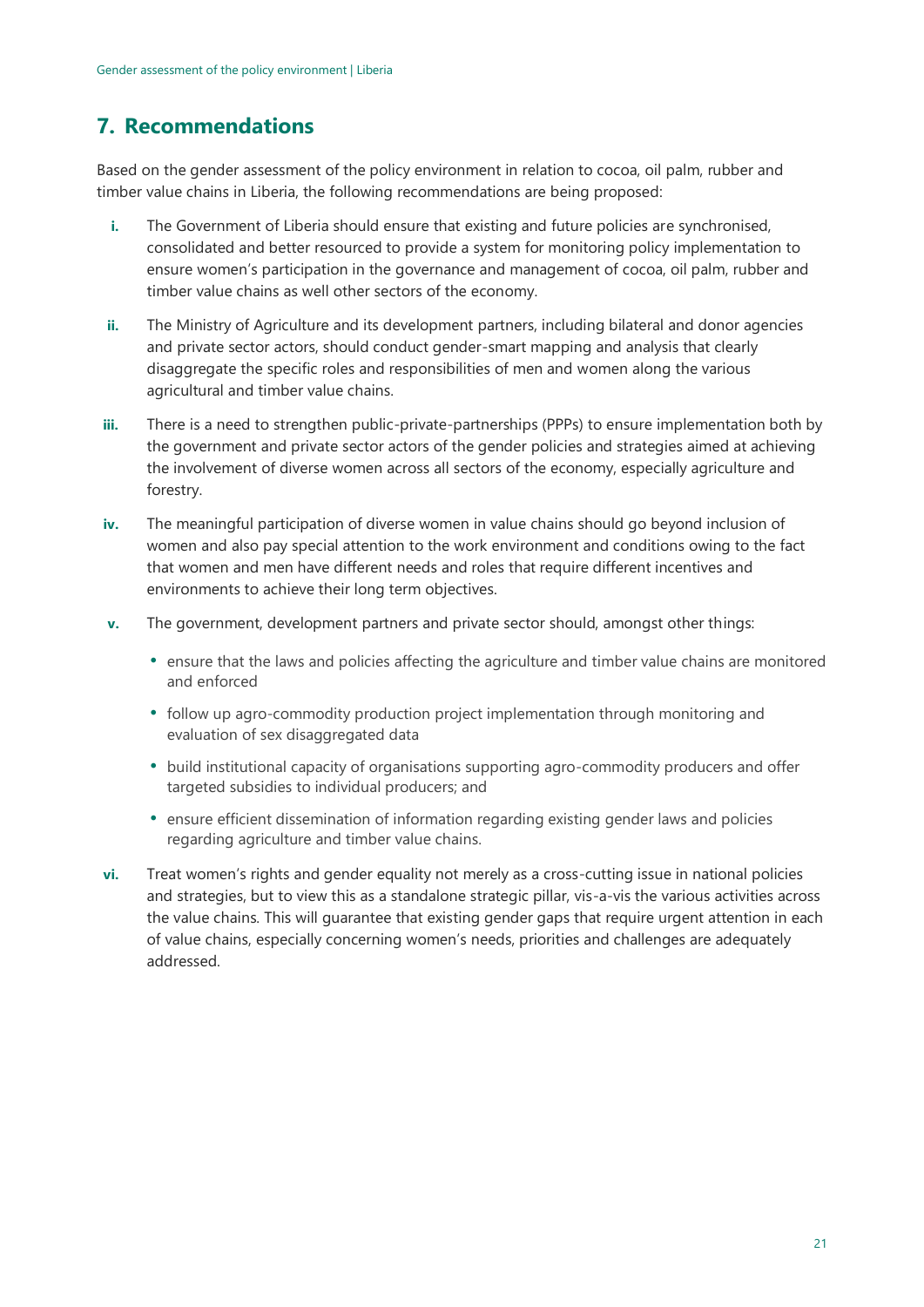# <span id="page-21-0"></span>**Annex 1. List of Key Informants Contacted**

| S/N | <b>NAME</b>       | <b>INSTITUTION</b>                                                                      | <b>LOCATION</b>               |  |
|-----|-------------------|-----------------------------------------------------------------------------------------|-------------------------------|--|
|     | Zina Gbarbea      | Champion for Market Women Empowerment                                                   | Monrovia                      |  |
|     | Parleh D. Harris  | Former Director for Women's Empowerment & Deputy                                        | Monrovia                      |  |
| 3   | Yaah Belleh Suah  | Rural Women Head, Minister of Gender, Children and<br>Social Protection                 | Sanniquellie, Nimba<br>County |  |
| 4   | Sylvia Brown Paye | Women's Activist, Employee of the Ministry of Gender,<br>Children and Social Protection | Monrovia                      |  |
|     | Julie Weah        | Executive Director of Foundation for Community<br>Initiatives                           | Duazon, Margi<br>County       |  |

# <span id="page-21-1"></span>**Annex 2. List of Participants of the Validation Workshop of the Gender Policy Report**

| S/N            | <b>NAME</b>             | <b>INSTITUTION</b>                                                       | <b>LOCATION</b>                     |
|----------------|-------------------------|--------------------------------------------------------------------------|-------------------------------------|
| $\mathbf{1}$   | Joseph T. K. Ballah     | Rice and Rights Foundation                                               | Johnsonville,<br>Monsterrado County |
| $\overline{c}$ | Franklin W. Philips     | Rubber Planters Association of Liberia                                   | Monrovia                            |
| 3              | Wilhelmina G M. Siaway  | Rubber Planters Association of Liberia                                   | Monrovia                            |
| $\overline{4}$ | Abibatu T. Kromah       | Central Agricultural Research Institution                                | Suakoko, Bong County                |
| 5              | Cleopatra Gibson Jallay | Ministry of Agriculture                                                  | Monrovia                            |
| 6              | Mbakai Varpilah Woyee   | Ministry of Agriculture                                                  | Monrovia                            |
| $\overline{7}$ | Amelia S. Flomo         | Kofi Annan Institution for Conflict<br>Transformation                    | Monrovia                            |
| 8              | Gregory T. Logan        | Ministry of Agriculture                                                  | Monrovia                            |
| 9              | Sonnie K. Gborie        | College of Agriculture and Forestry, University<br>of Liberia            | Fendall, Montserrado<br>County      |
| 10             | Julie T B. Weah         | Foundation for Community Initiatives                                     | Duazon, Margibi<br>County           |
| 11             | Yaah Belleh Suah        | Nimba Rural Women, Ministry of Gender,<br>Children and Social Protection | Sanniquellie, Nimba<br>County       |
| 12             | Veronica B. Gray        | Natural Resource Women Platform                                          | Monrovia                            |
| 13             | Mulbah Jackollie        | Assessment Team Member                                                   | Monrovia                            |
| 14             | Moses M. Zinnah         | University of Liberia - Lead Consultant of<br>Assessment Team            | Fendall, Montserrado<br>County      |
| 15             | Jackie N. W. Doe        | Liberia Labour Congress                                                  | Monrovia                            |
| 16             | Manu Kamara             | <b>MBL</b>                                                               | Monrovia                            |
| 17             | Olive B. Cisco          | Assessment Team Member                                                   | Monrovia                            |
| 18             | Robert K. Fagans, Sr.   | Ministry of Agriculture                                                  | Monrovia                            |
| 19             | <b>Emmett Crayton</b>   | Assessment Team Member                                                   | Monrovia                            |
| 20             | Julius M. Bass          | <b>Farmers Union Network</b>                                             | Monrovia                            |
| 21             | Daikai Yorwatei         | Ministry of Agriculture                                                  | Duazon, Margibi<br>County           |

#### **Golden Key Hotel - Paynesville, Monrovia, Liberia – 22nd November 2019**